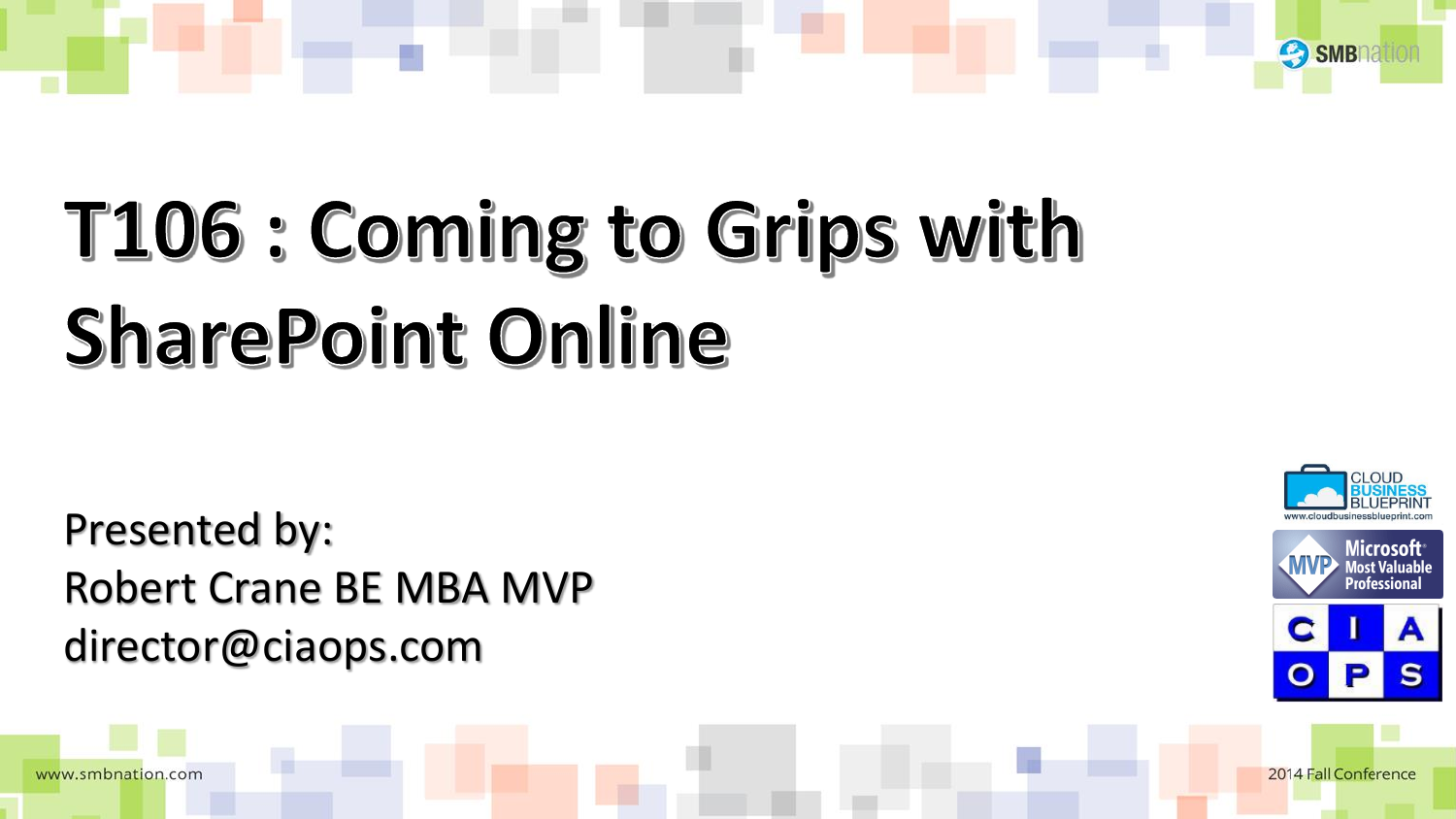#### **Housekeeping**

• Twitter to #ciaops

–My twitter handle = directorcia

• Email to director@ciaops.com

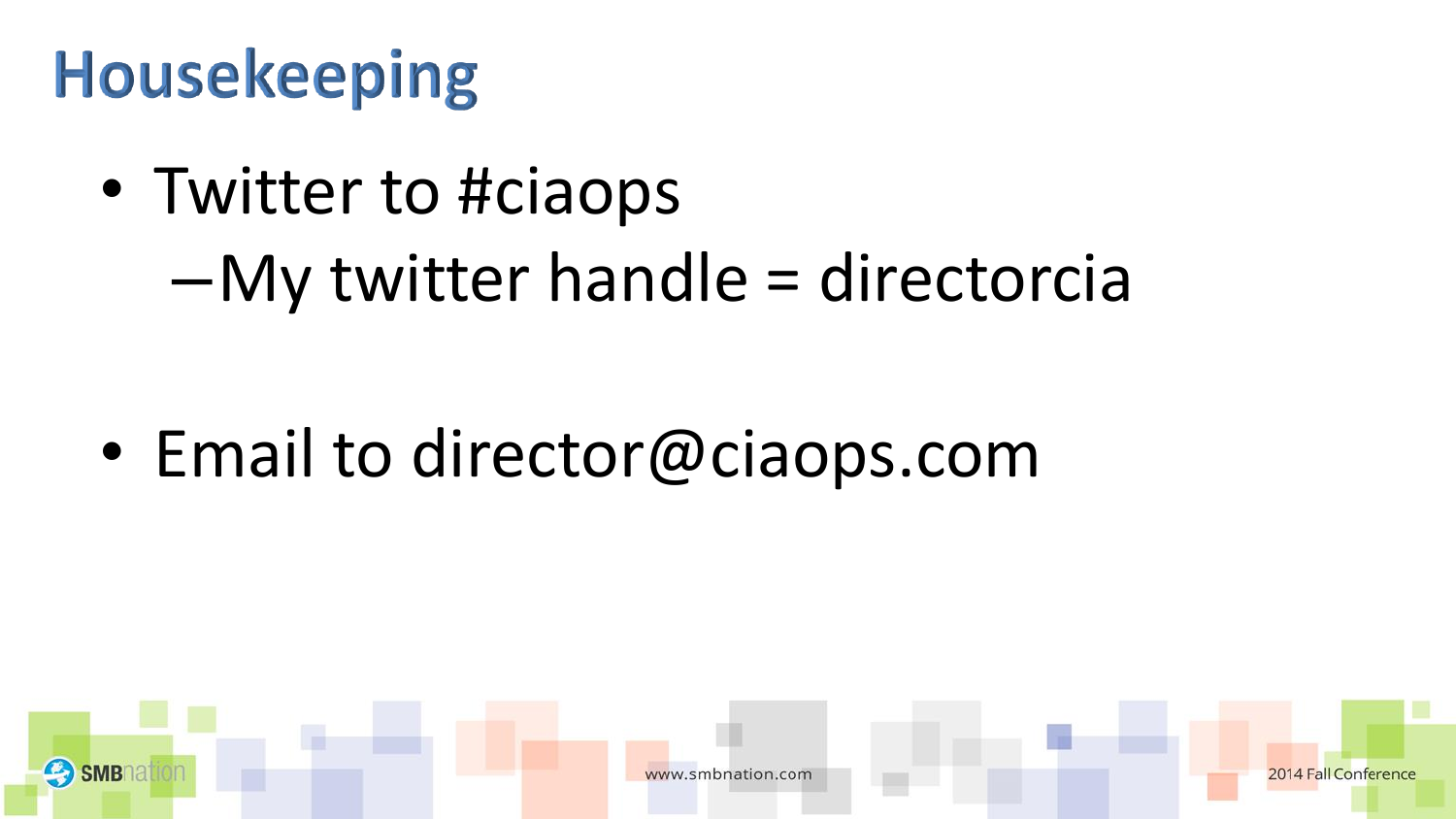

**SMB** 

- What is SharePoint?
- What is SharePoint Online?
- Availability in Office 365
- Why SharePoint?
- Success steps
- Summary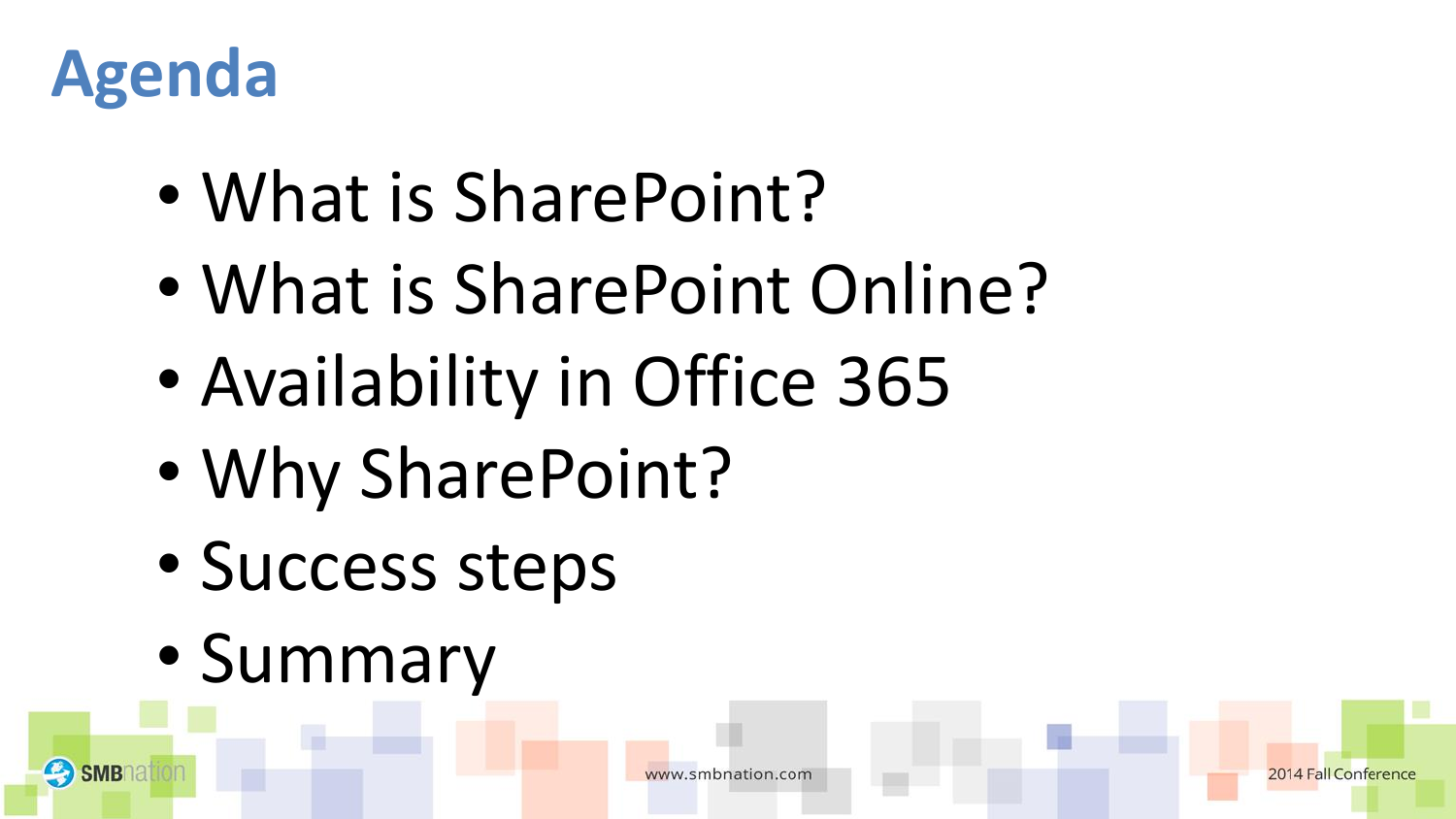#### **What is SharePoint?**

- It is a tool
- Customers want/need/use tools to solve their business problems
- Customer don't want more technology

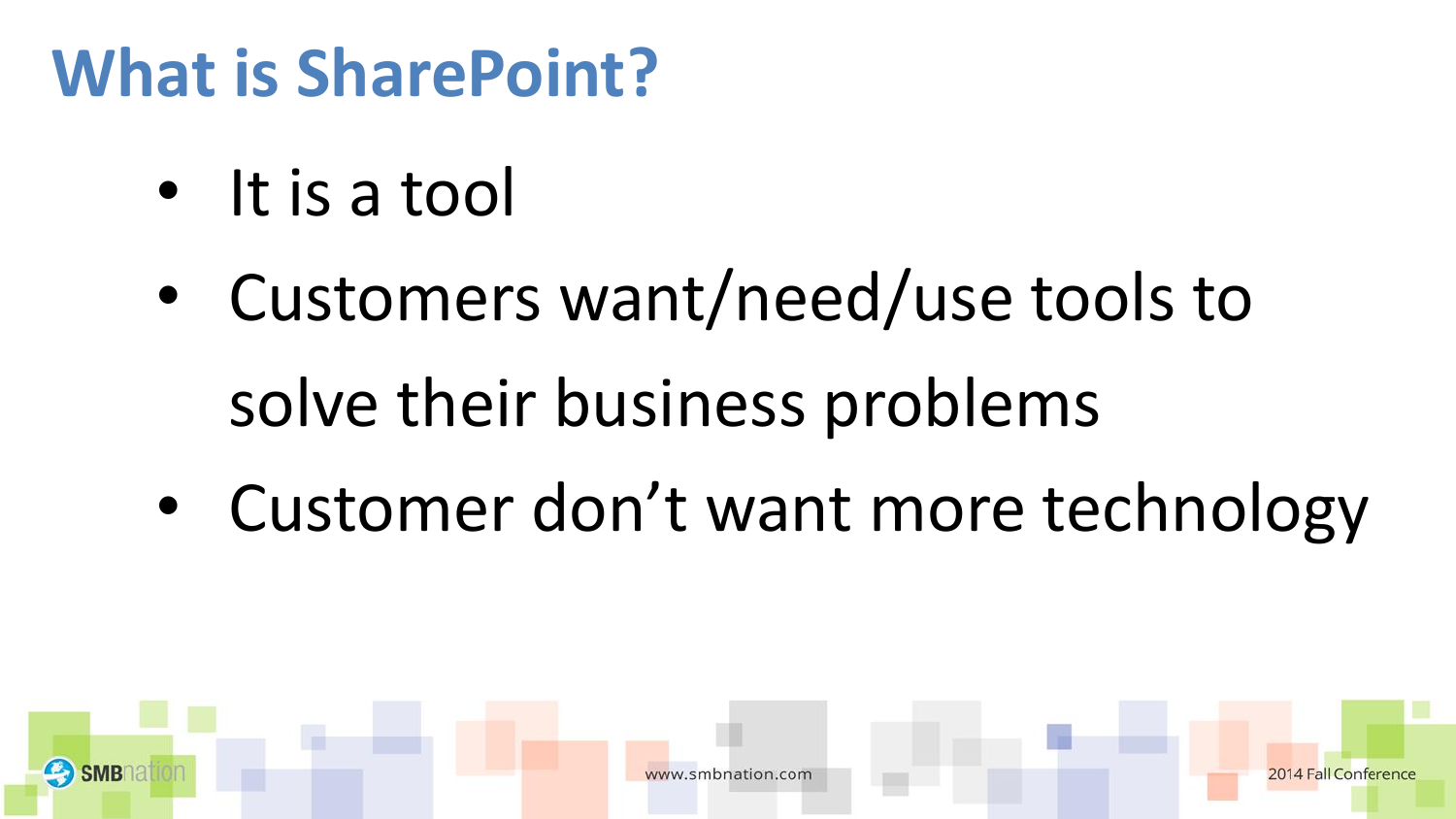#### **SharePoint versions**

- Fundamentally 2 on premise versions
	- SharePoint Foundation
	- SharePoint Server
- Fundamentally 2 Office 365 versions
	- Plan 1
	- Plan 2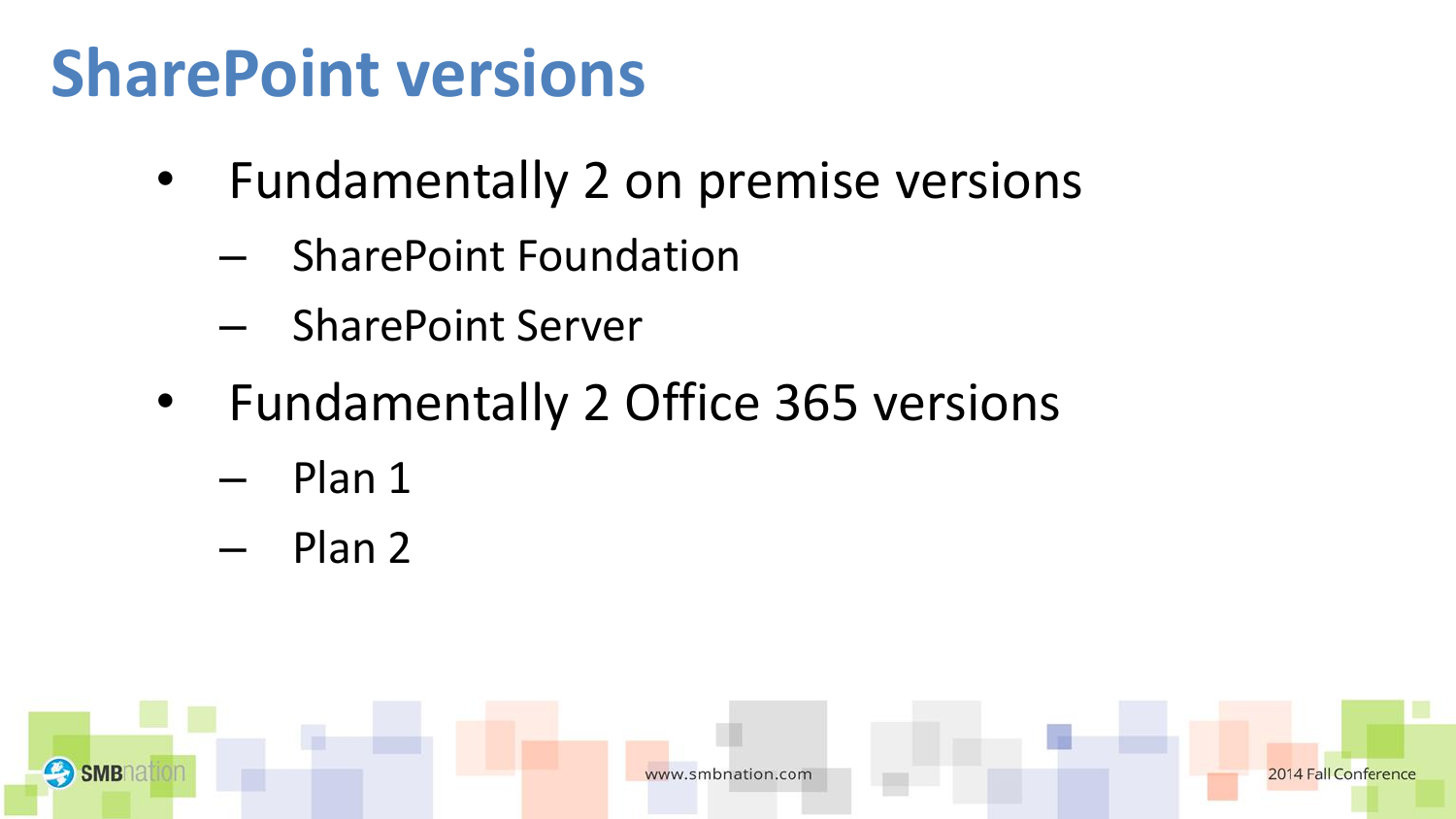#### **SharePoint versions**

- Foundation/Plan 1 provides core features for document management and collaboration, including Web site templates, a Web Part framework, data lists, document libraries, and a Windows Workflow Foundation (WF) runtime.
- Server/Plan 2 adds onto this foundation to provide enterprise-level features such as user site provisioning and social networking, business intelligence tools, business process integration and forms support, enterprise content management, and full enterprise search

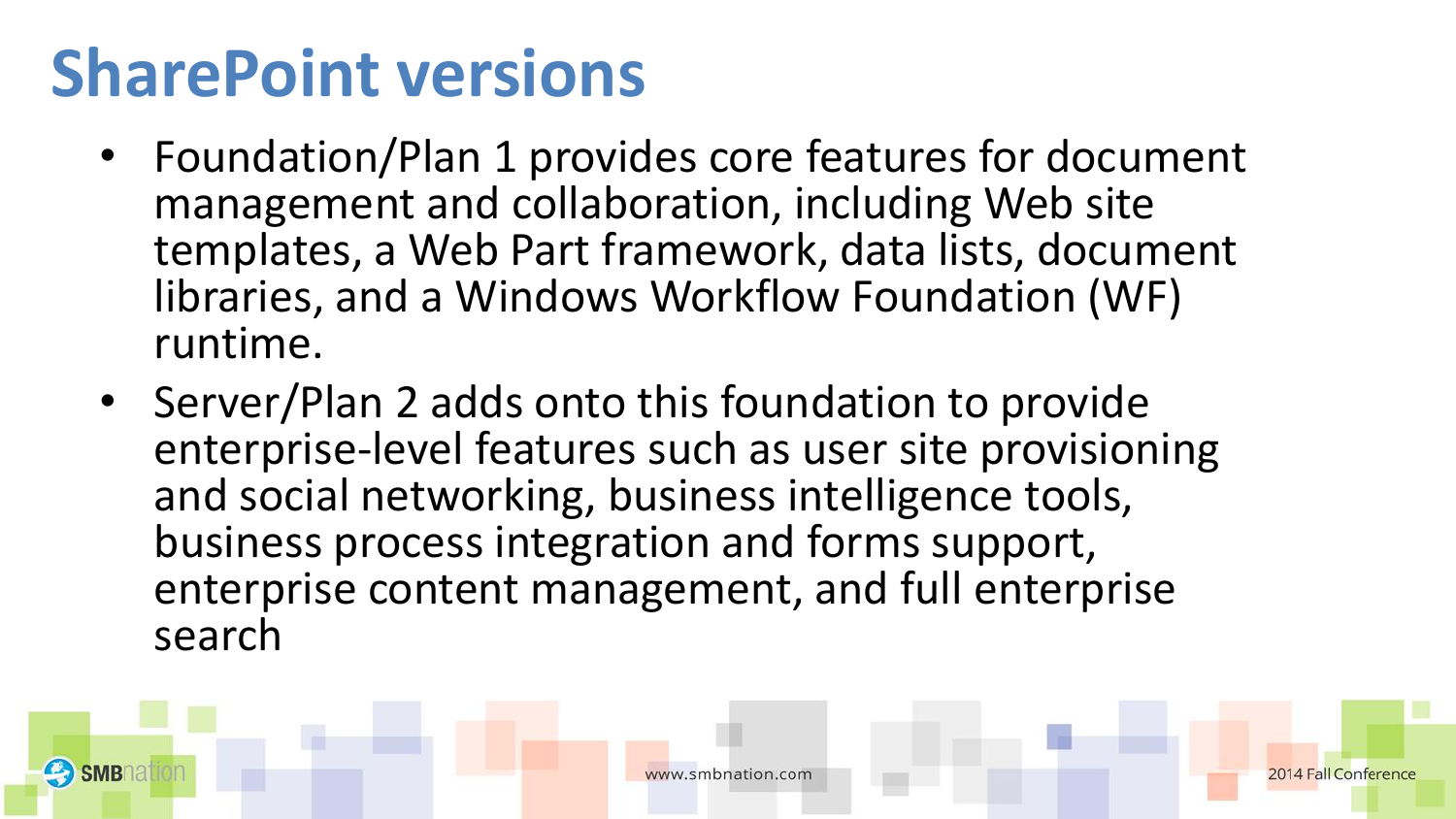#### **What is SharePoint Online?**

- SharePoint Server 2013
	- Includes Office Online
	- Encryption at rest
	- OneDrive for Business
	- External user access
	- eDiscovery

**SMB** 

7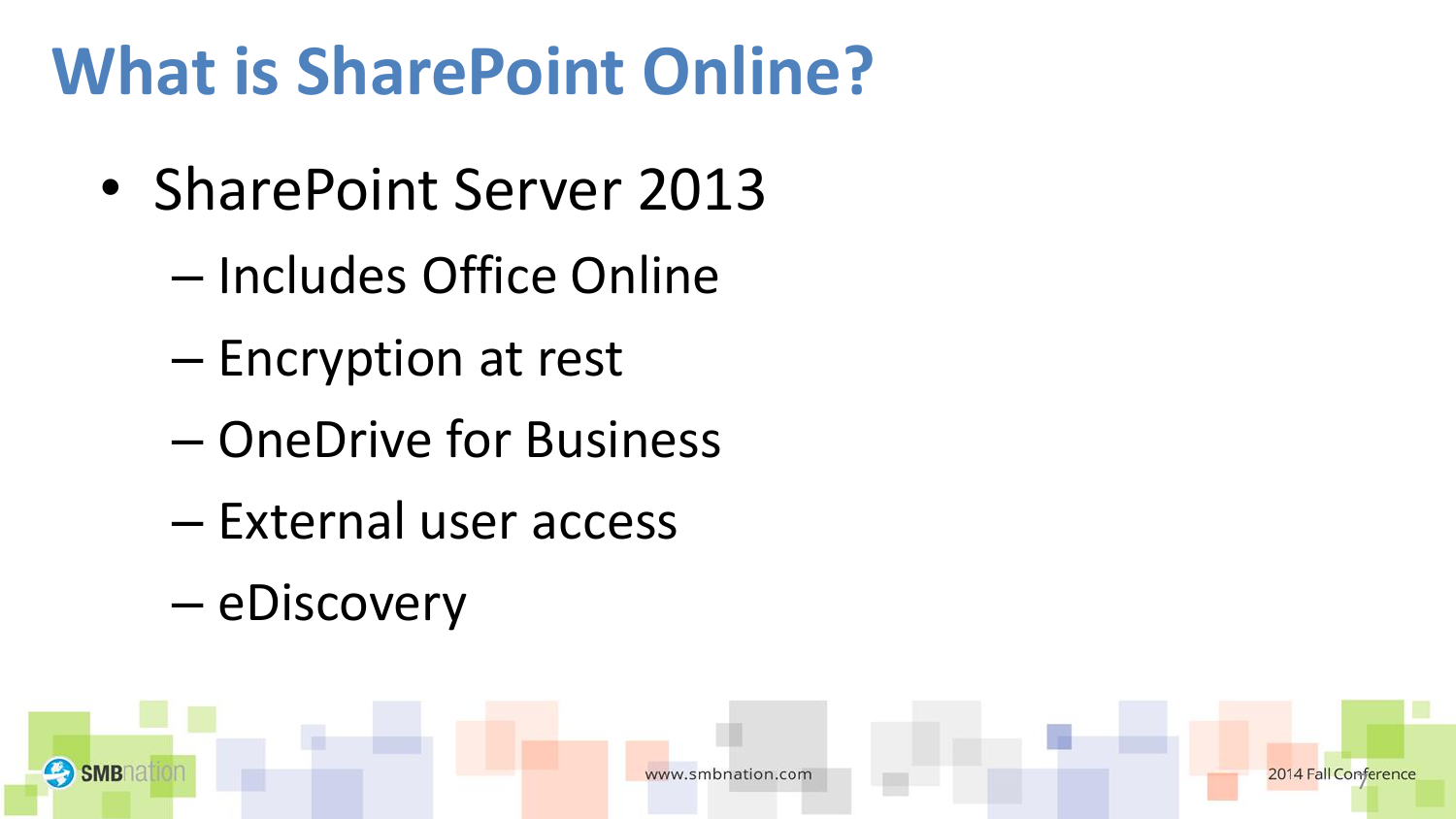#### **SharePoint availability in Office 365**

- SharePoint Online Plan 1 Standalone
- SharePoint Online Plan 2 Standalone
- Small Business Plans (P1 and P2)
	- Include SharePoint Online Plan 1
- Mid-sized Plans (M)
	- Include SharePoint Online Plan 1
- Enterprise E1

**SMB** 

- Include SharePoint Online Plan 1
- Enterprise E3 and E4
	- Include SharePoint Online Plan 2

8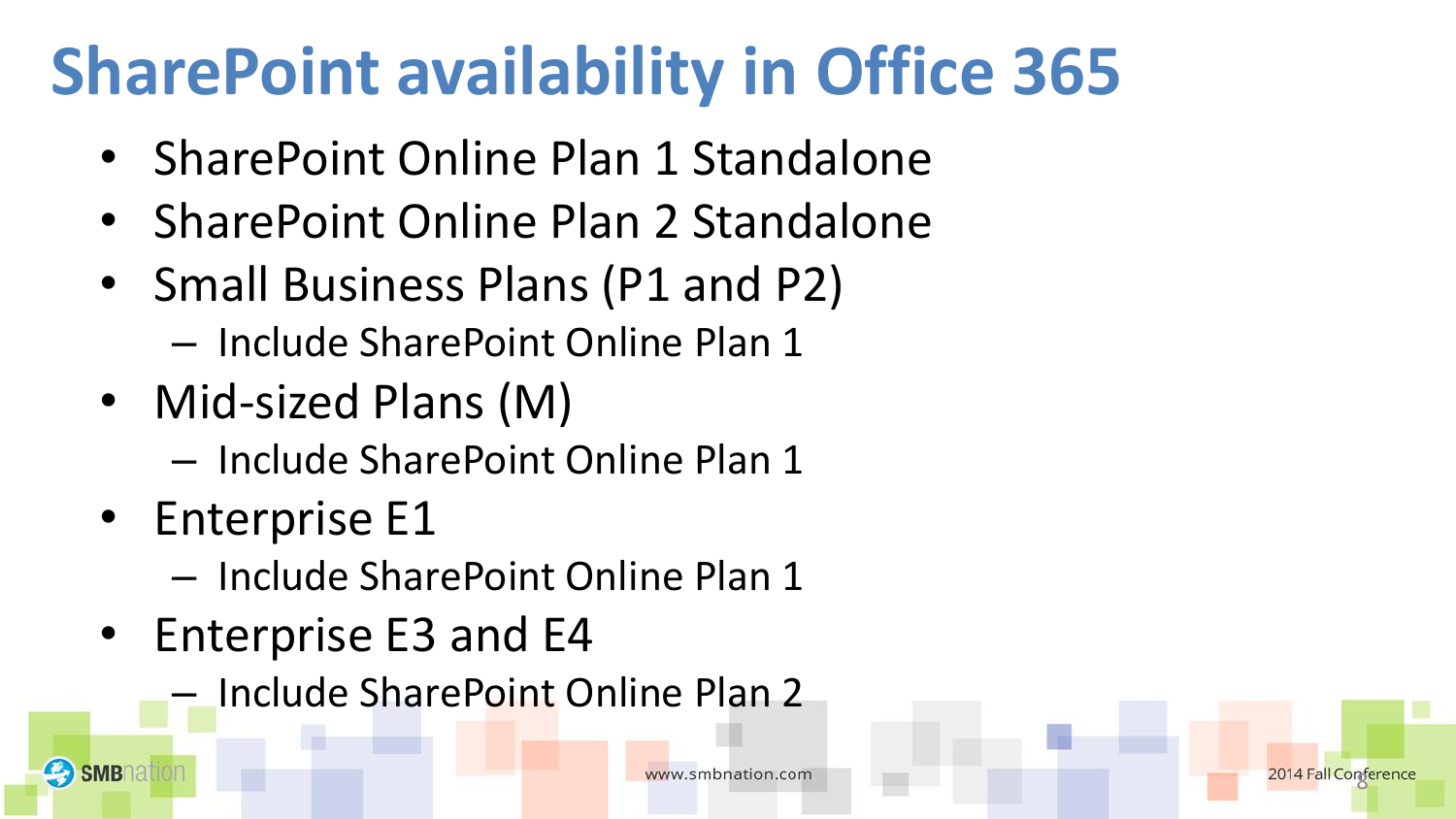#### **Plan 1 vs Plan 2**

Plan 2 includes Plan 1 plus:

- **Excel Services**
- Access Services
- Form Services

**SMB** 

- eDiscovery and Hold
- Plus other advanced options

2014 Fall Contere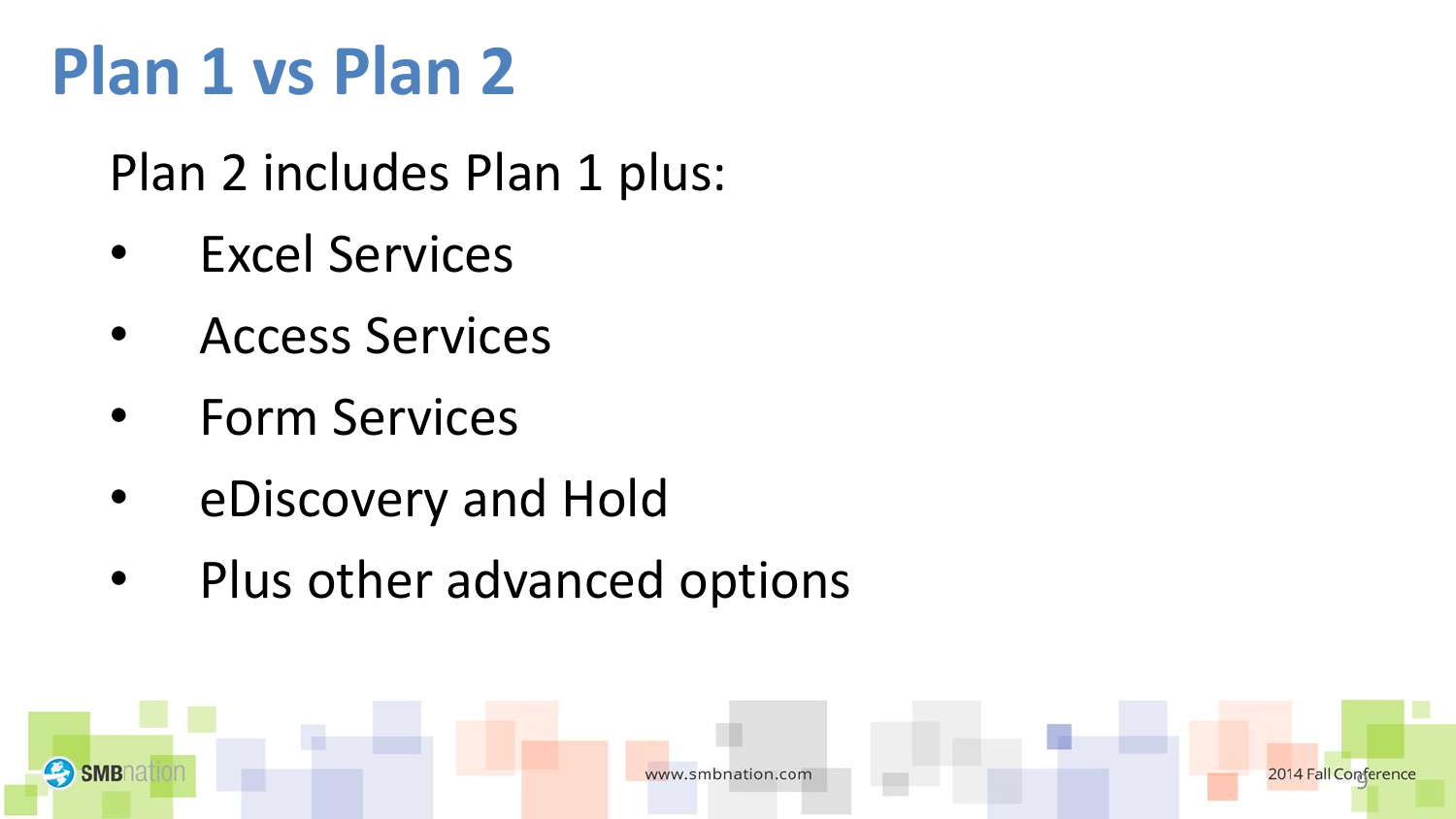#### **Specifications**

**SMB** 

Teams Sites = 10GB + 0.5 per user OneDrive for Business = 1TB per user Unlimited external user access P Plans = 1 site collection M Plans = 20 site collections E plans = unlimited site collections Can add additional storage

w.smbnation.com

 $90$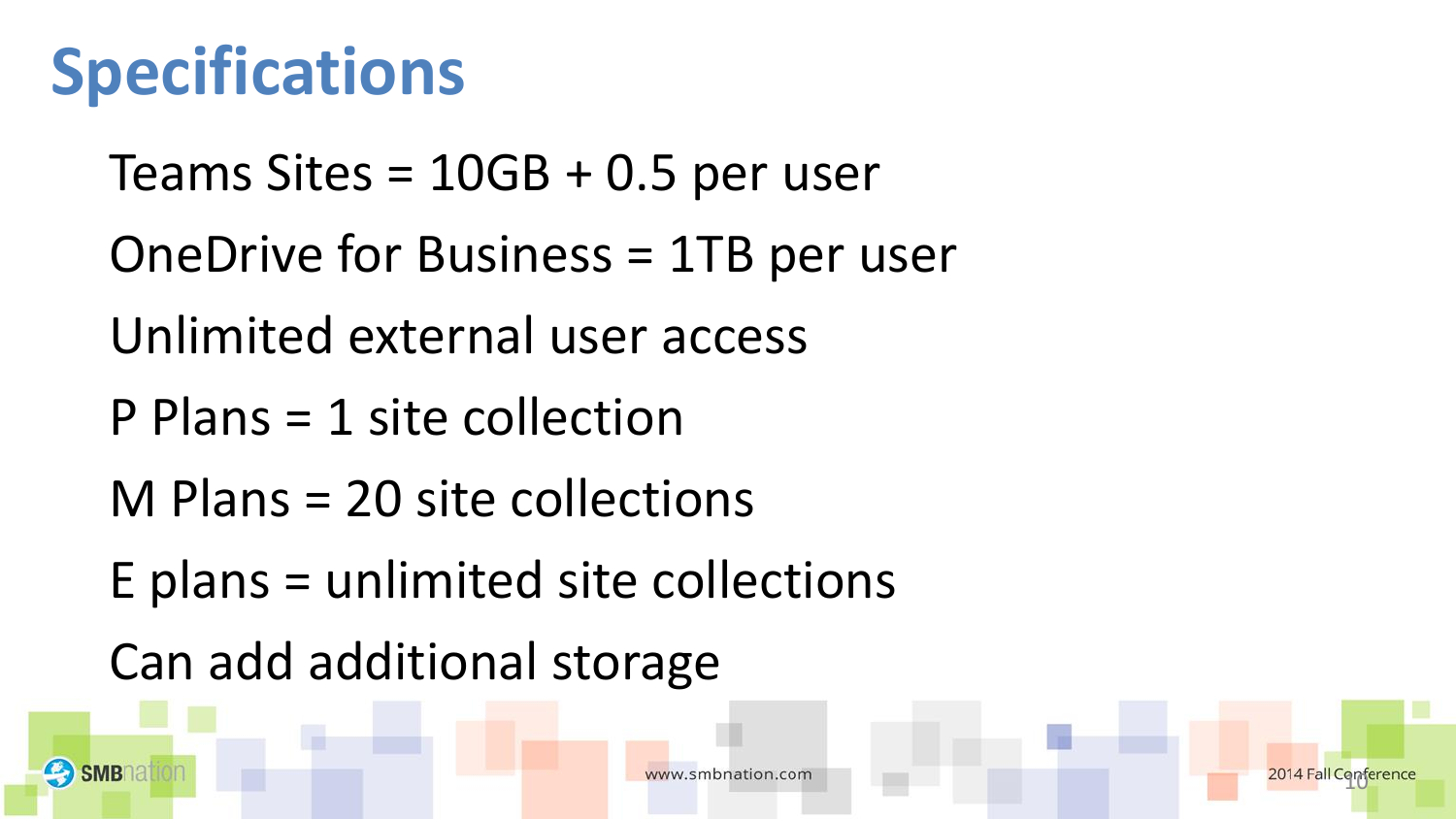# **DEMO**

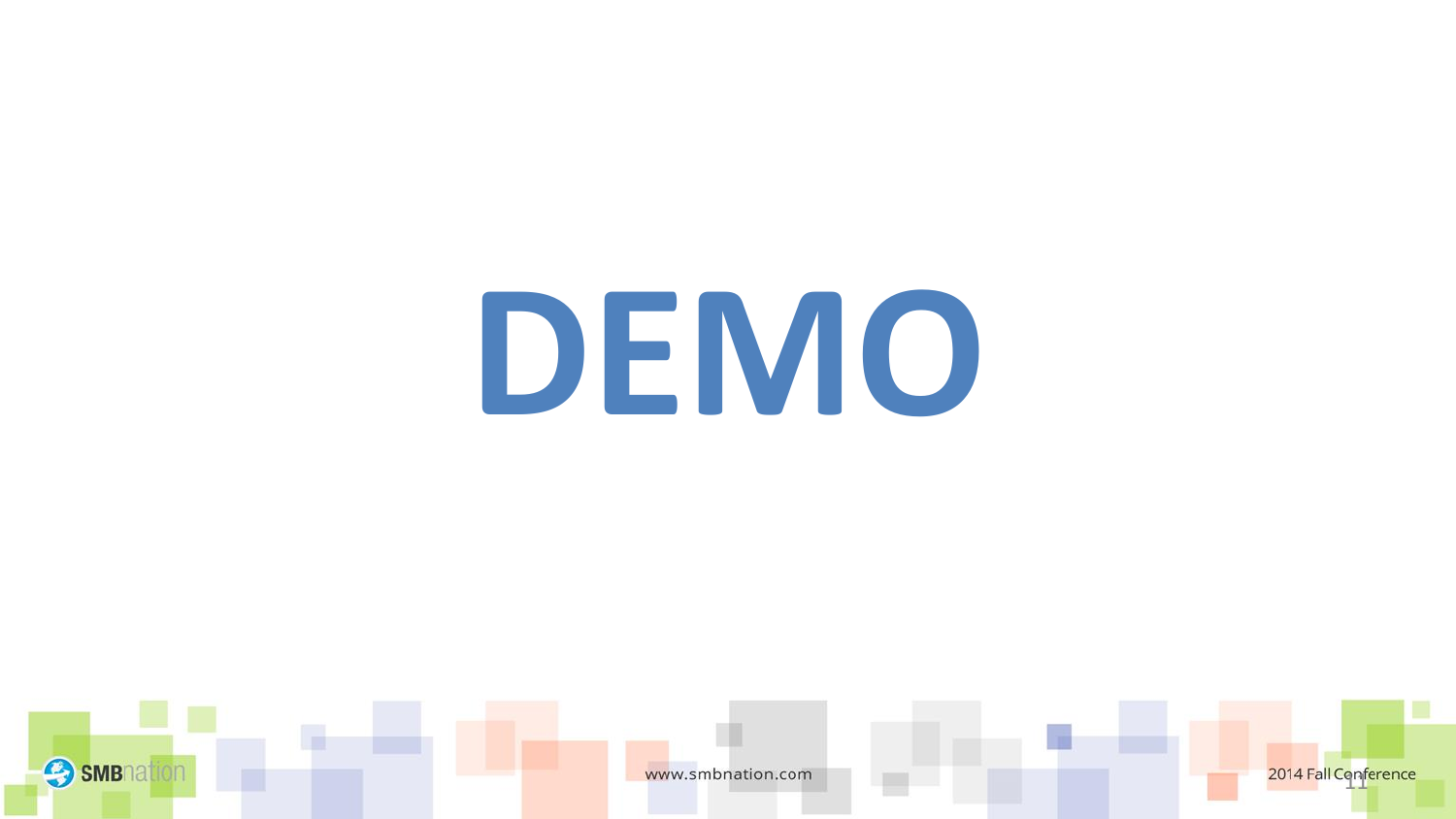#### **Why SharePoint?**

- Adding value
- Creating point of differentiation
- Improved functionality
- Reduces paper
- Replaces email

**SMB** 

• Automate business processes

enn<br>F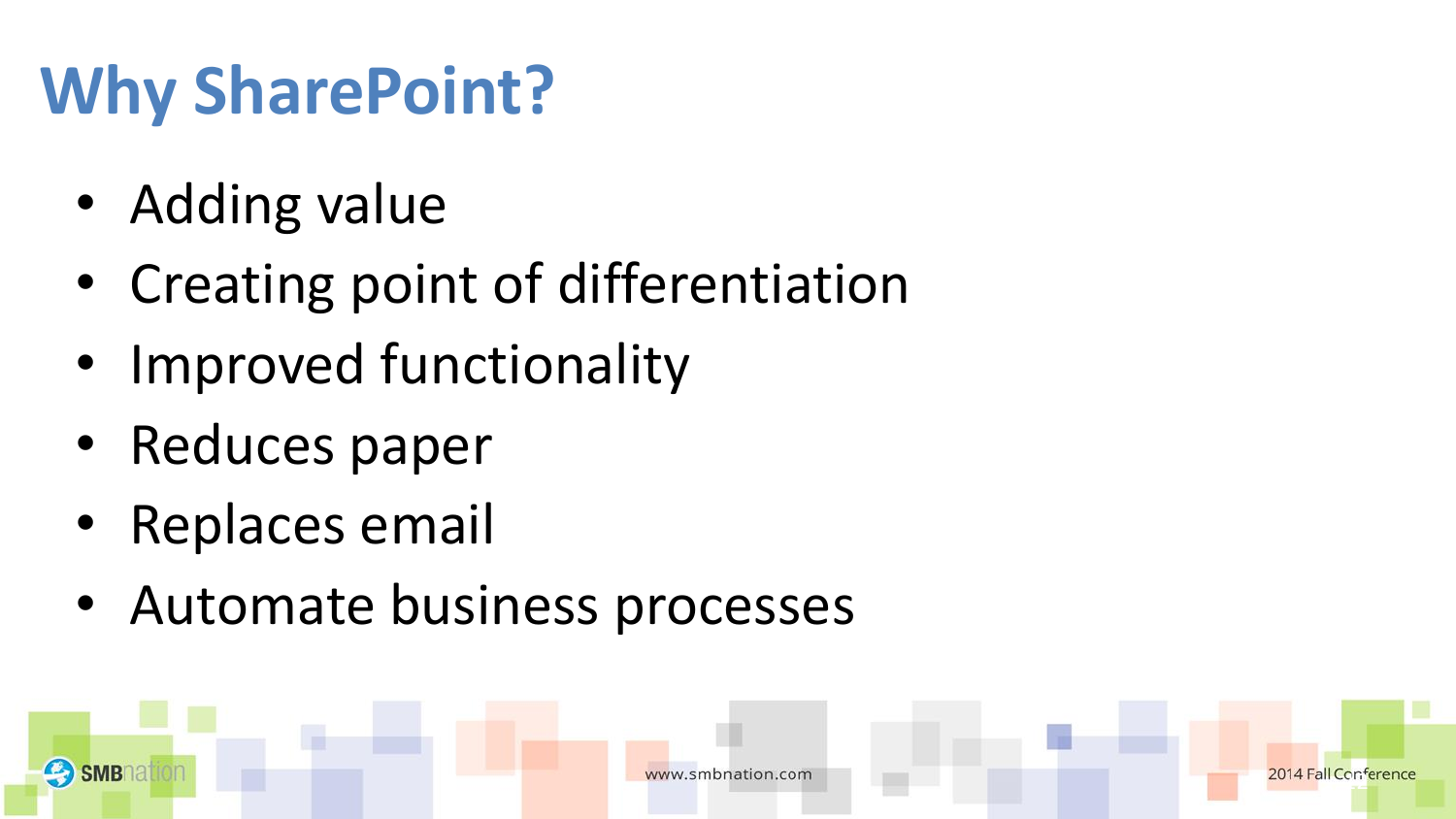#### **Business benefits**

- External users are free
- Increases productivity
- Incorporates enterprise 'social'
- Easily customizable
- Allow staff and customers to enter own data
- Workflow automation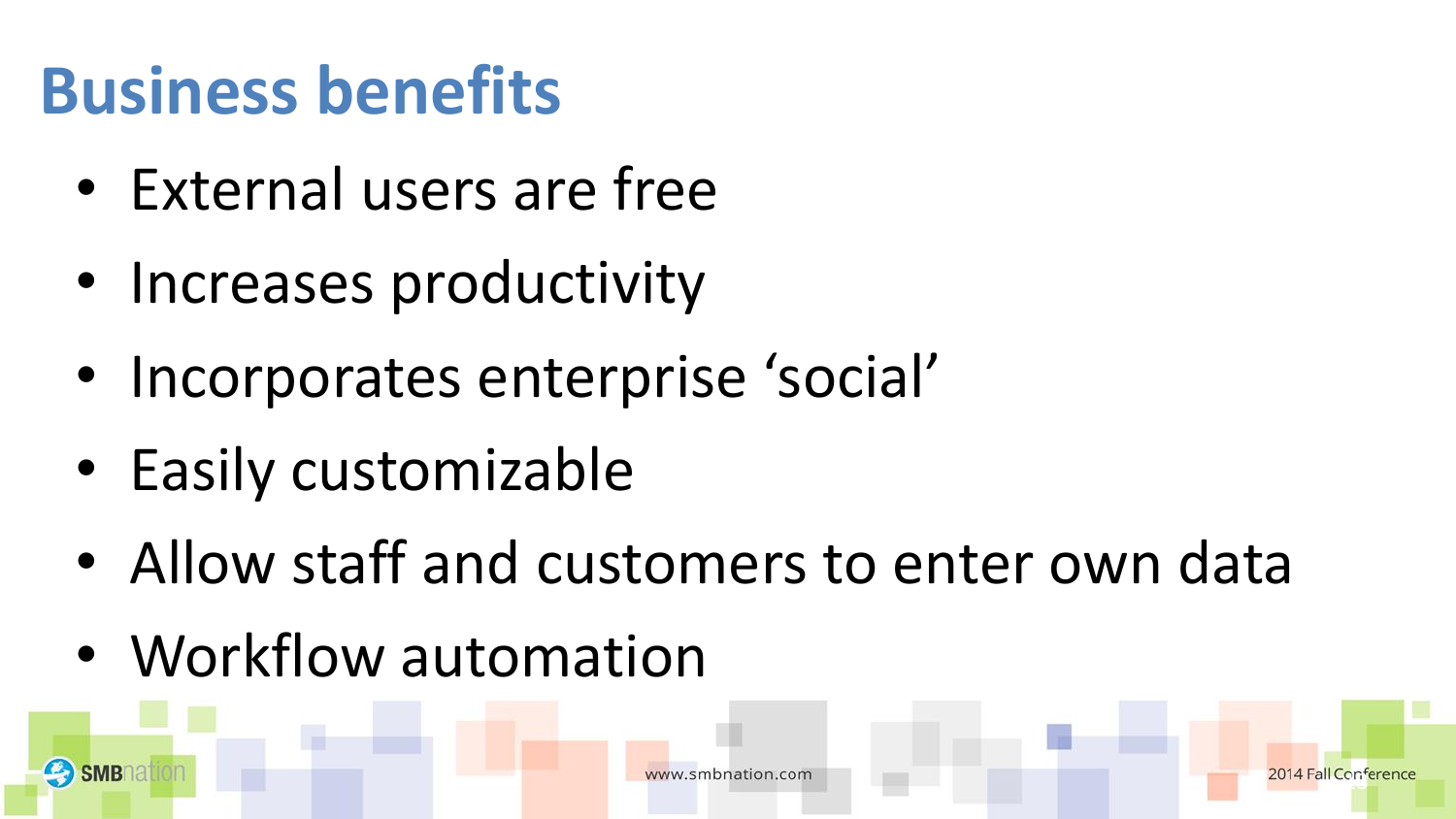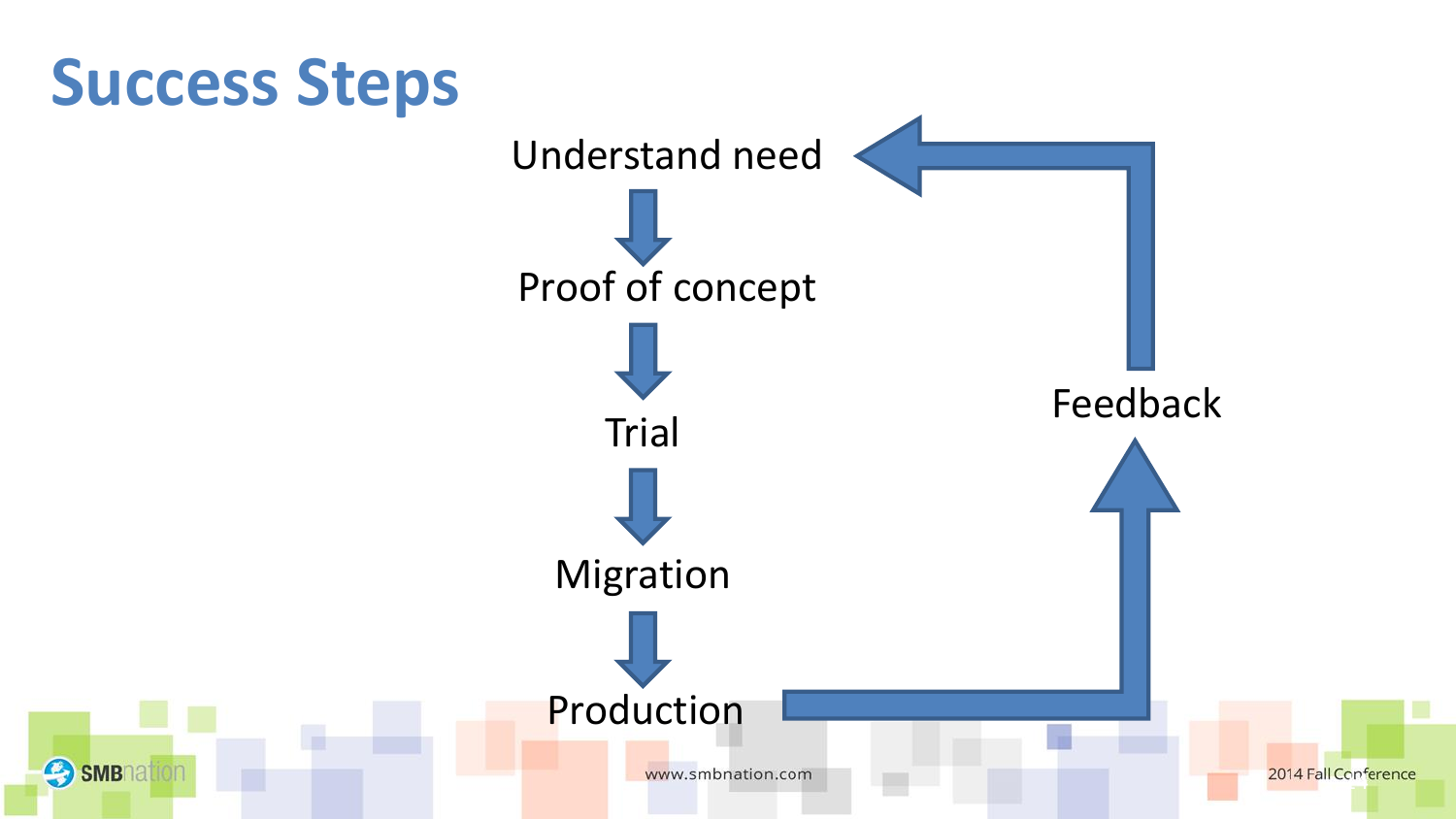#### **It's a software tool**

- Like Word or Excel. When you start, SharePoint is empty.
- Value comes from information entered into SharePoint.
- Benefit comes when linked to Office applications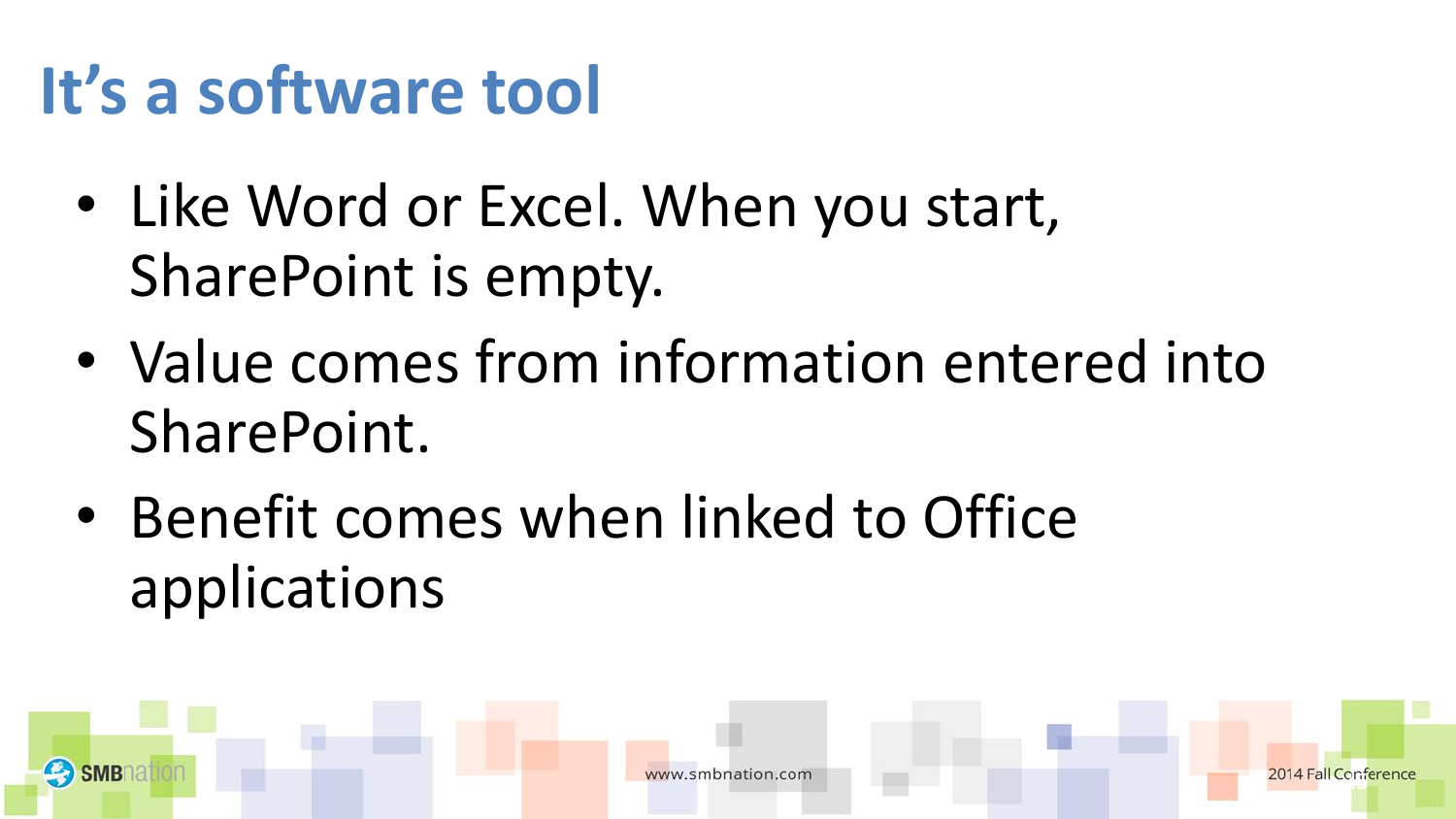#### **What is this?**



**3** SMBNation

www.smbnation.com

2014 Fall Conference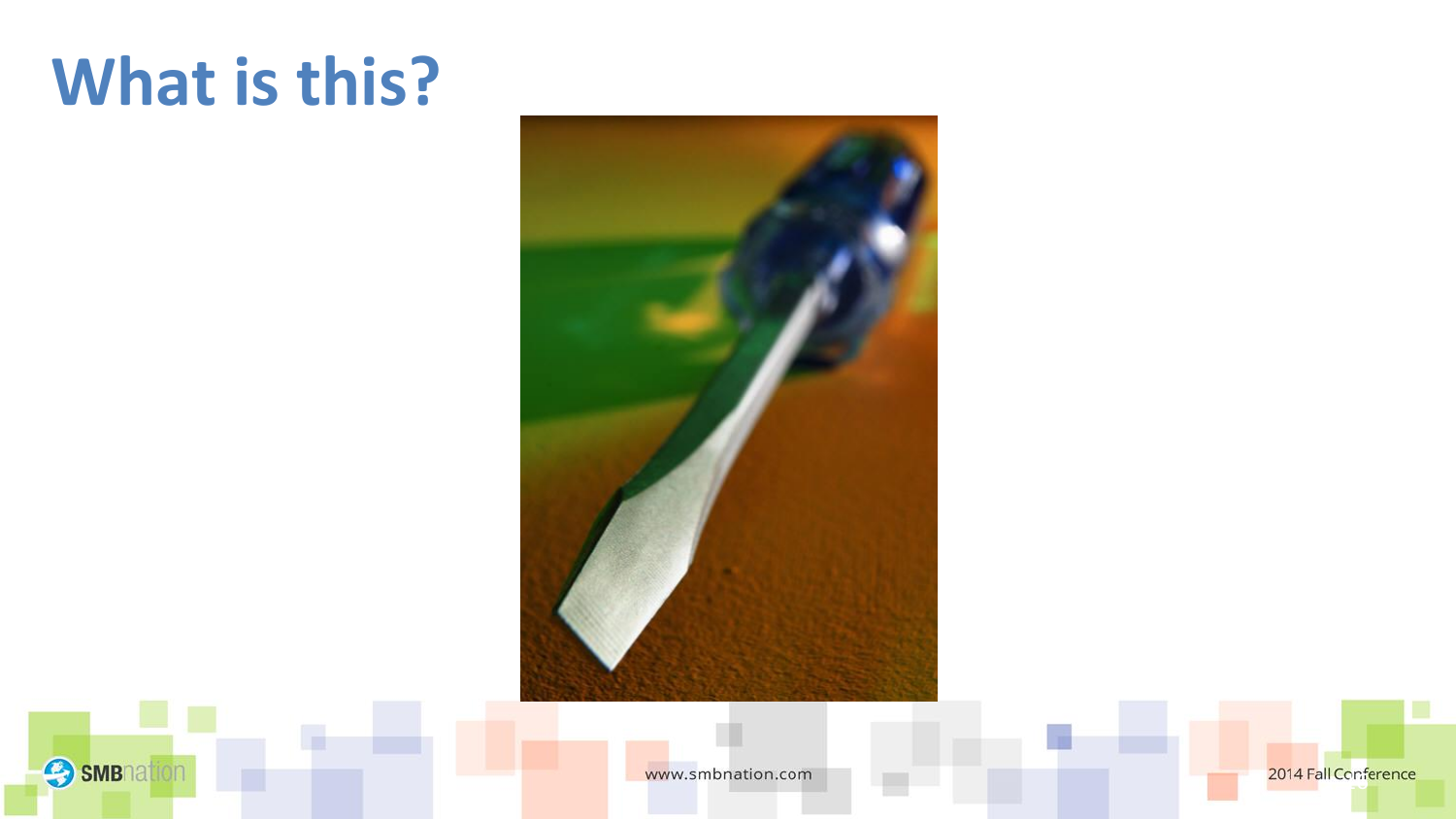#### **Office 365 is** *NOT* **Server 365**

- SharePoint is a **COLLABORATION** platform first and foremost
- If all you want is cloud storage, SharePoint may not be for you
- Pure storage however provides no productivity gains
- To get the most from the tool you need to use it the right way

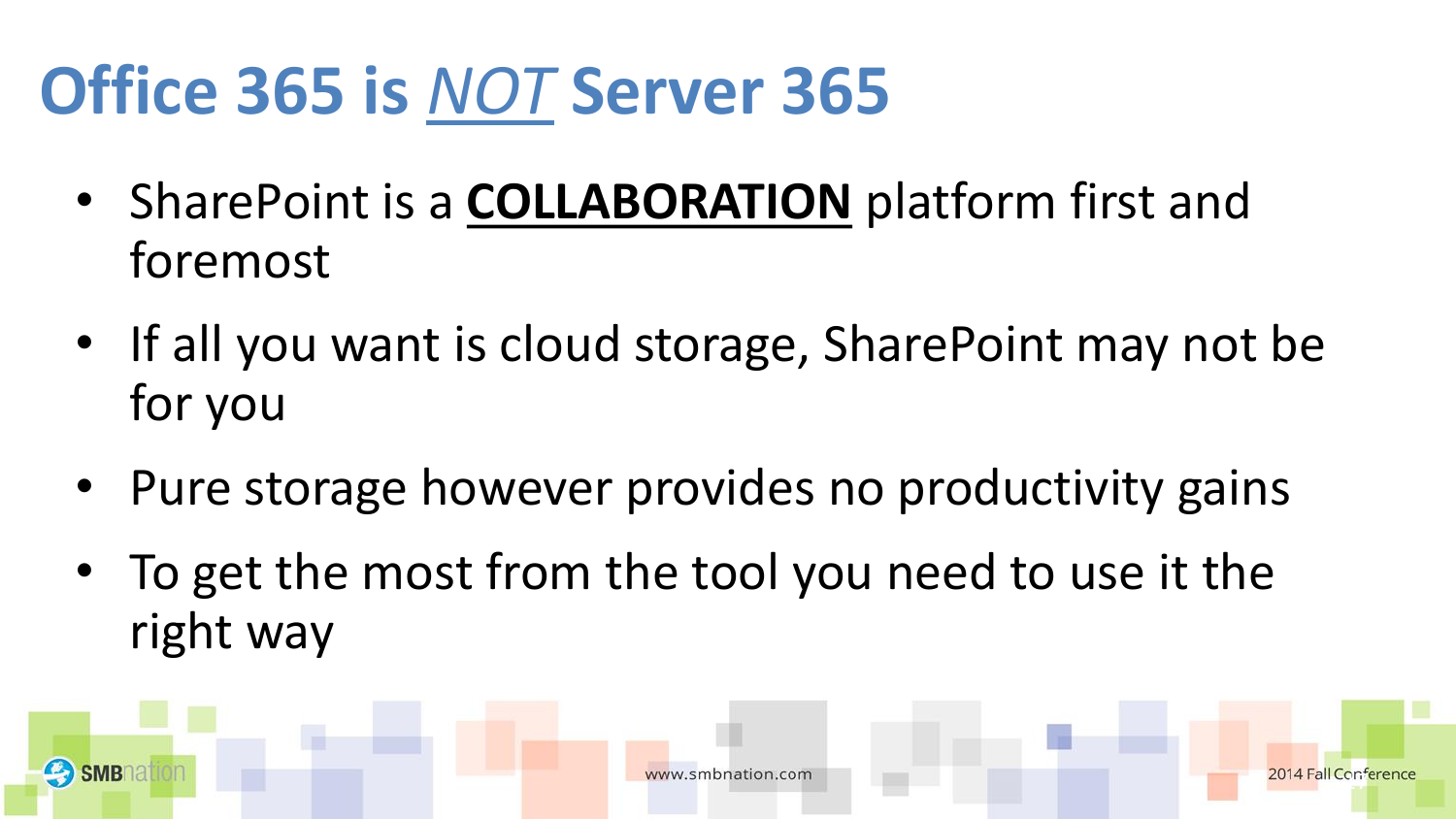#### **Understand need**

- It is not "server 365"
- Provide fixed cost offerings
- Solve a business problem
- Keep it simple
- Understand product limitations and gotcha's
- Be clear on scope and priorities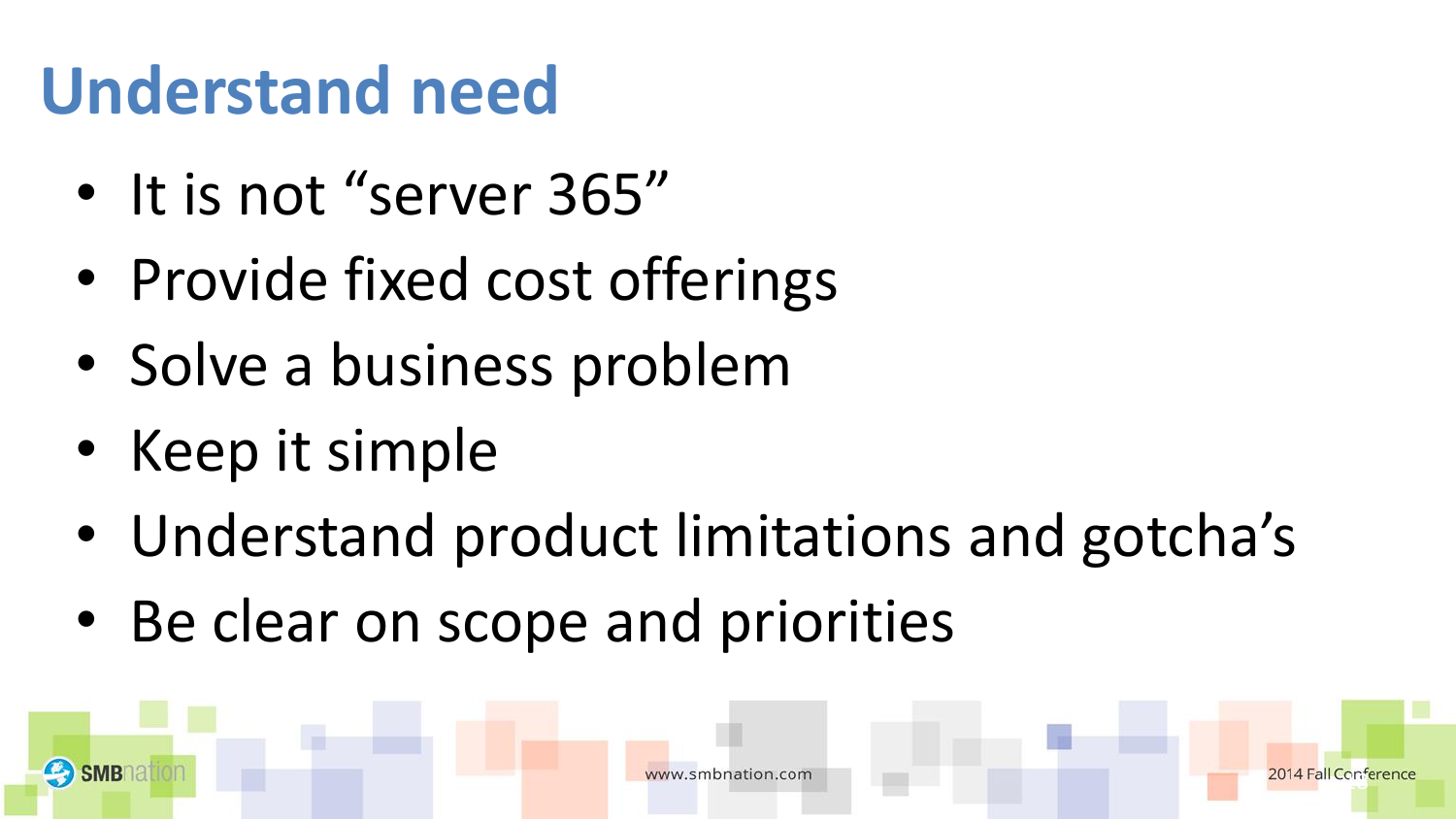#### **Adoption needs to be driven**

- Most people don't like change
- You need to demonstrate the benefits
- Small incremental change is best
- You are changing the business culture
- Early wins are critical
- Need an internal product champion(s)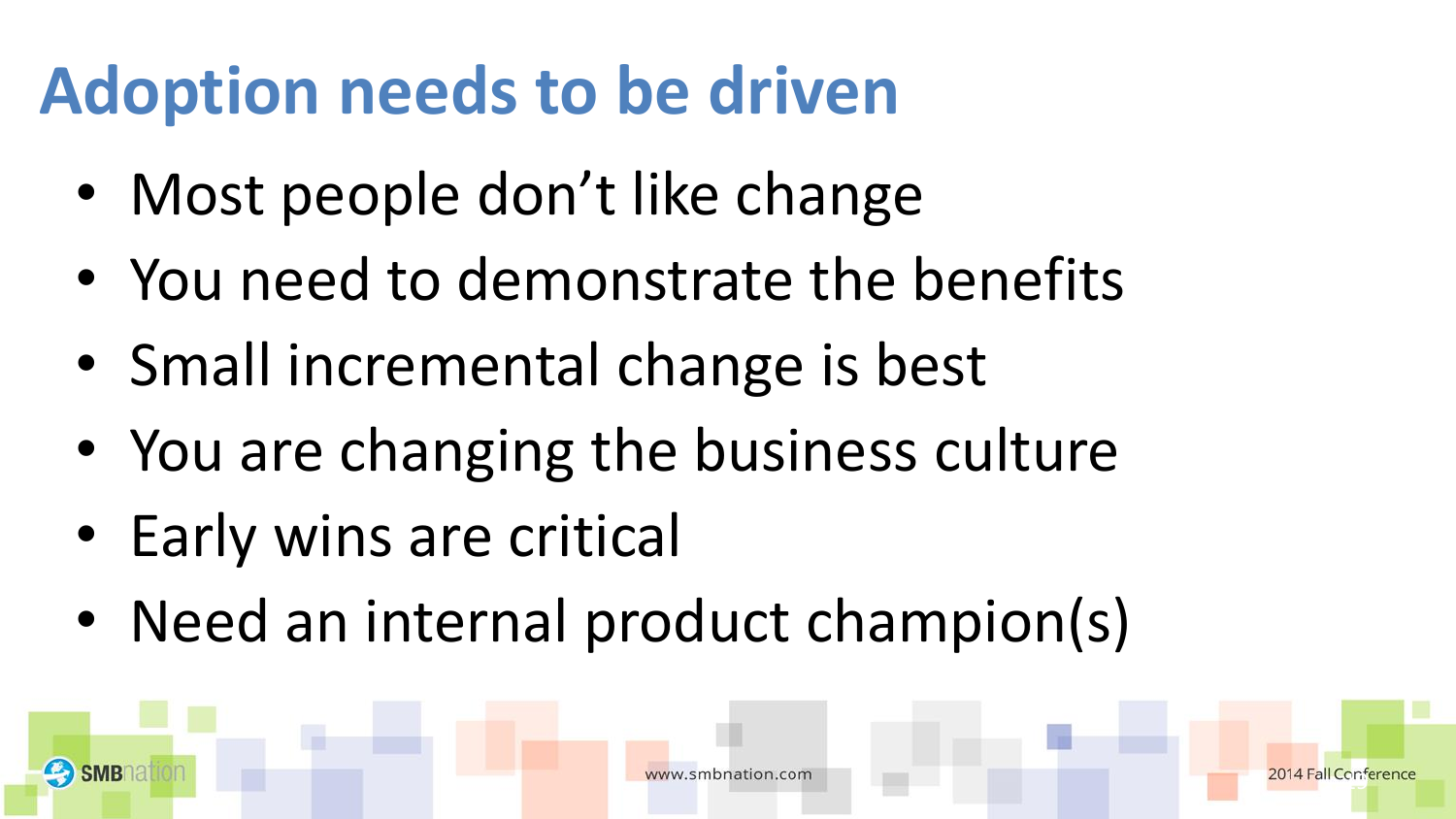#### **Proof of concept**

- Take a small subset of project
- Provide training and support
- Provide this from your own tenant
- Aim is for understanding

enr<br>F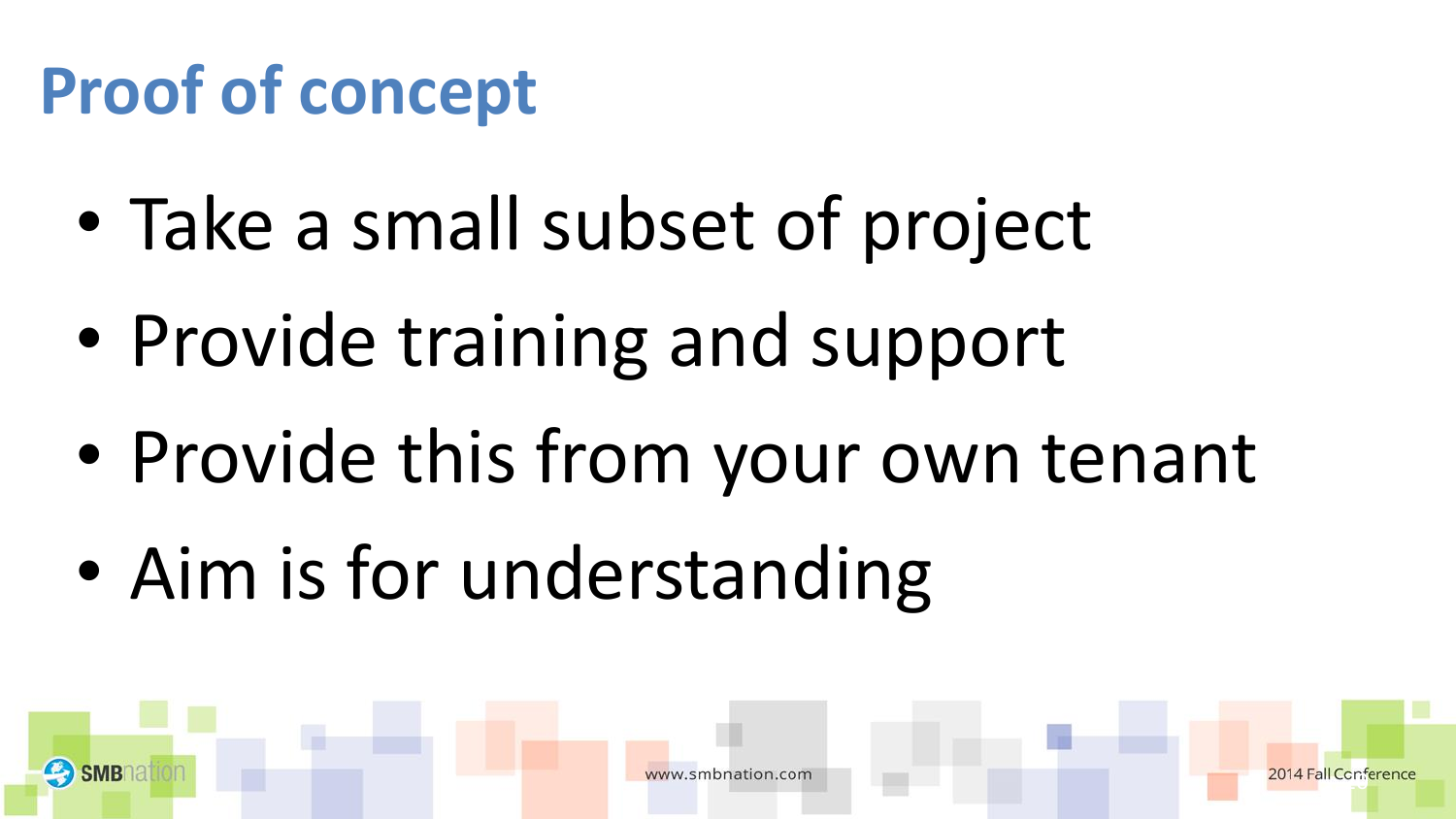

- Use learnings from Proof of Concept
- Maybe start with just SharePoint and expand
- Map out a path
- Constant engagement

 $\mathbb{C}^{n}$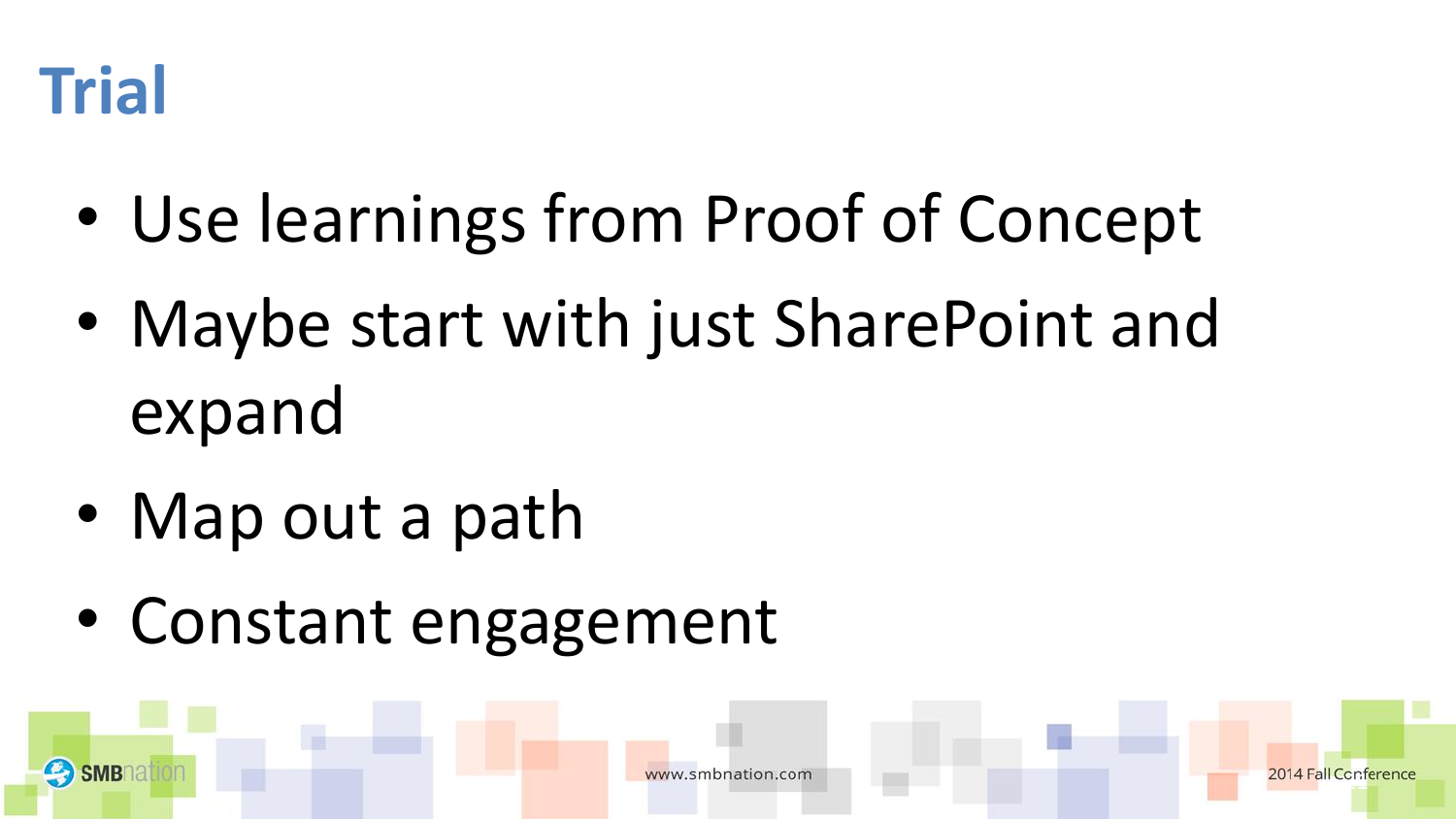#### **Migration**

- Look to third party tools
- Just files?
- What about metadata?
- Typically the business needs to change first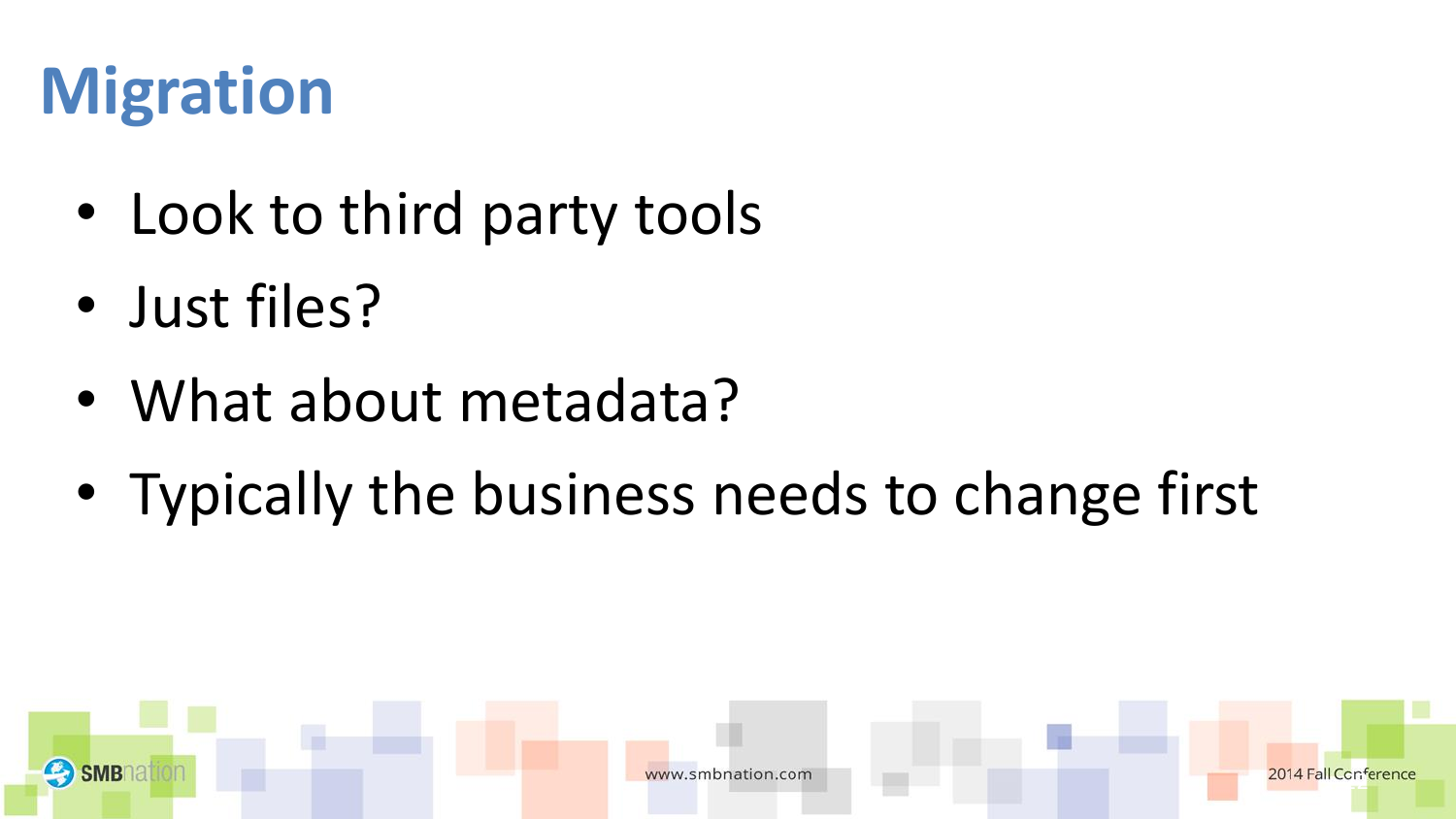#### **Production**

- Adoption is key
- Quick wins
- Community is very important (Yammer)
- Improve and expand

enri<br>F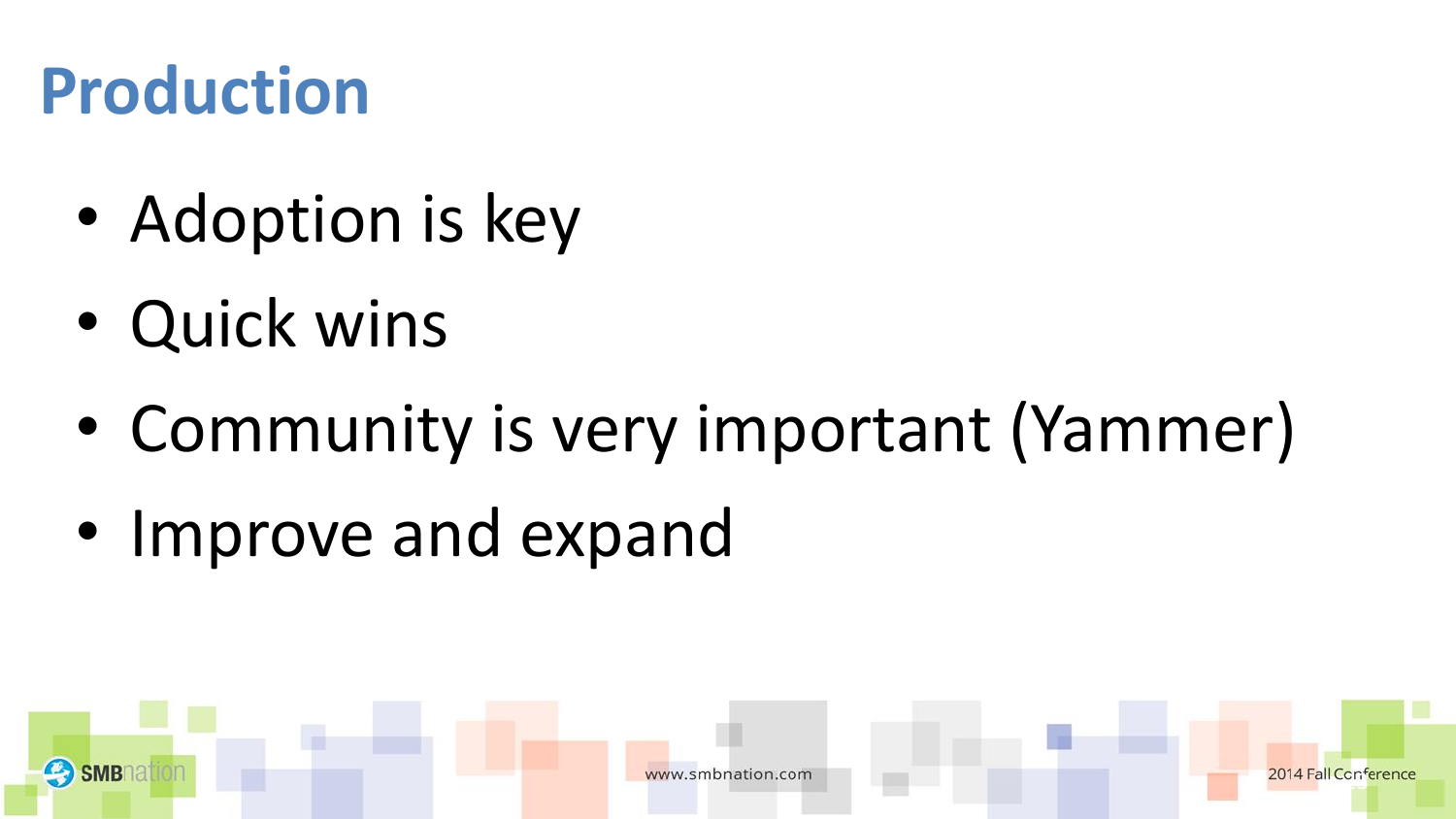#### **Feedback**

- Revisit all users
- Incentivize all users
- What are the KPIs?
- Provide options for feedback
- Groom champions

enn<br>F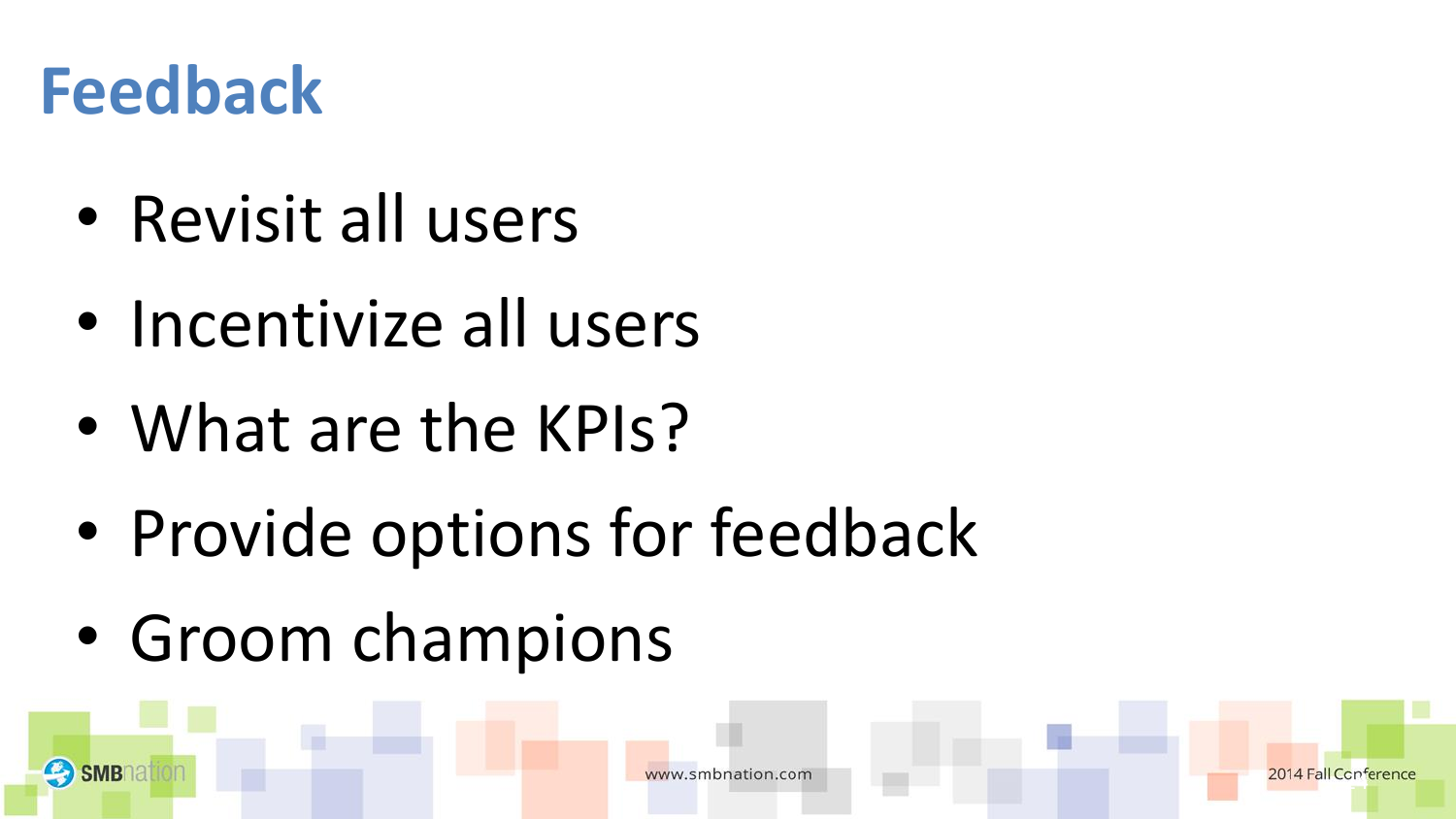#### **Summary**

- Available on premise or via the Cloud, however cloud provides more
- Is an extension of the Office desktop applications
- SharePoint is 30% technical and 70% business



25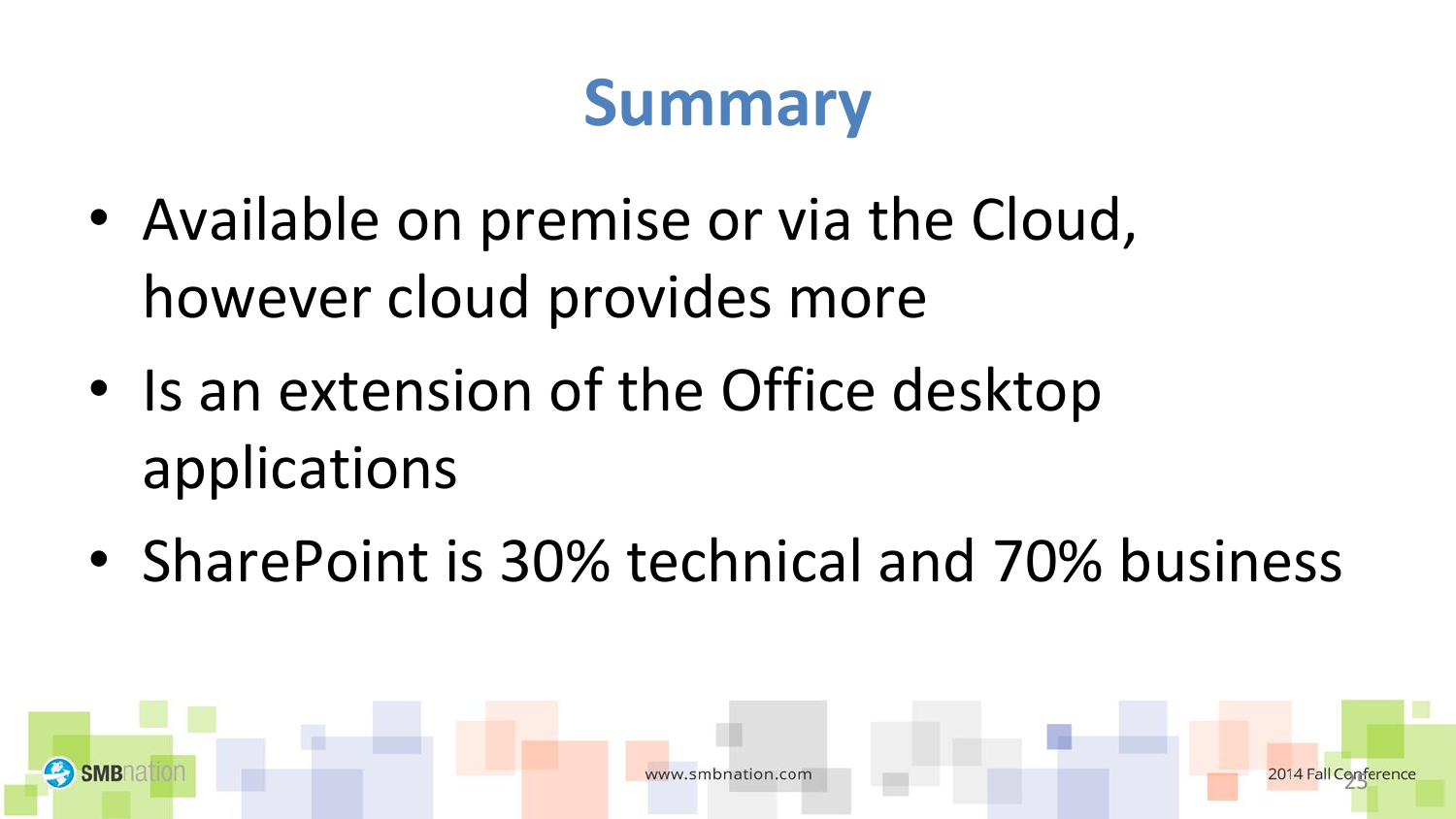#### **A flexible tool**

- To capture business information.
	- –Get rid of Post-It notes

• To index business information. –Internal search engine

 $\mathbb{R}^n$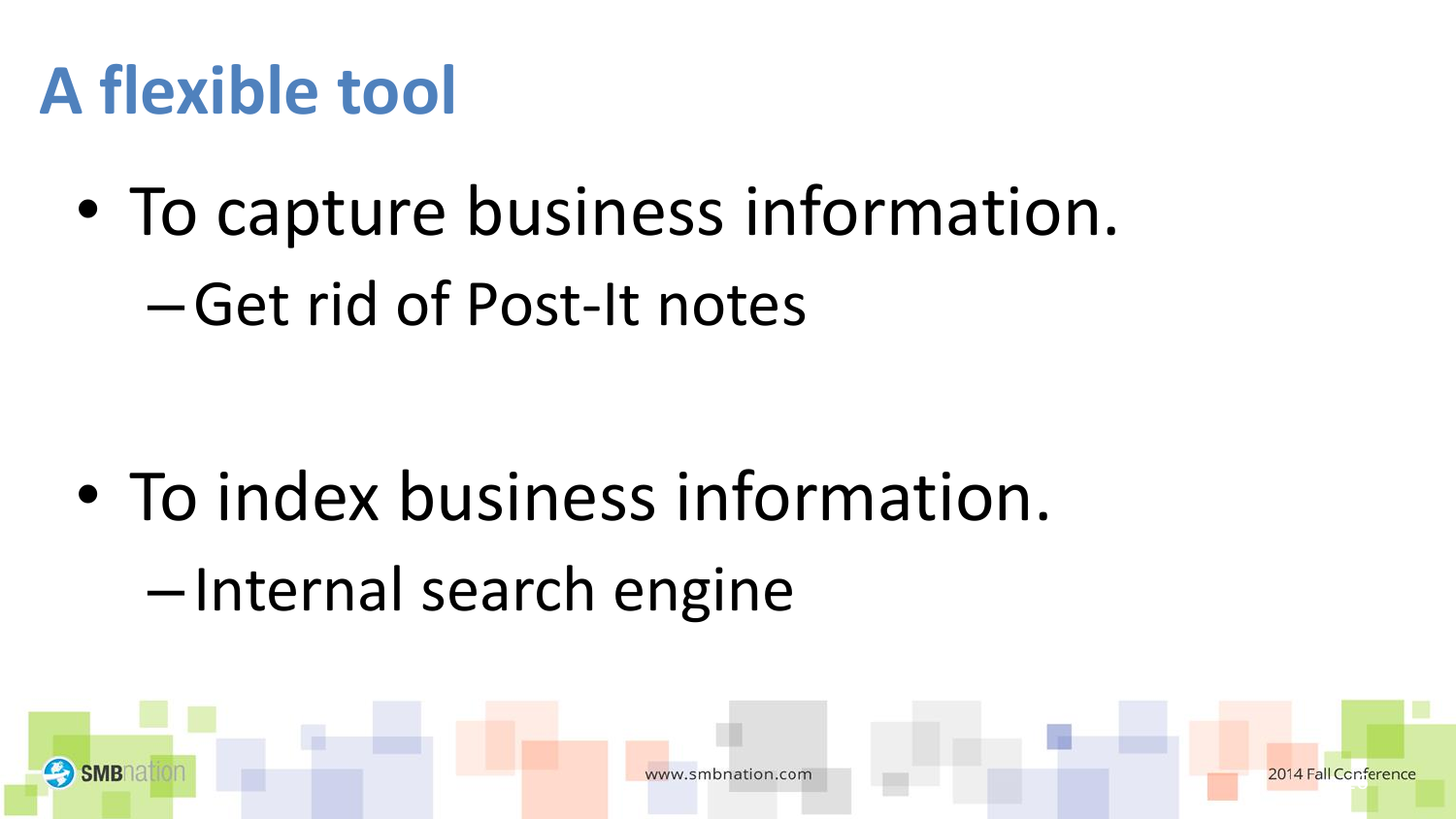#### **User empowerment**

• By providing a repeatable deployment process within a reliable framework, you can enable business units to manage their own dynamic internet presence without the burden of constant maintenance and intervention from the IT team.

enn<br>F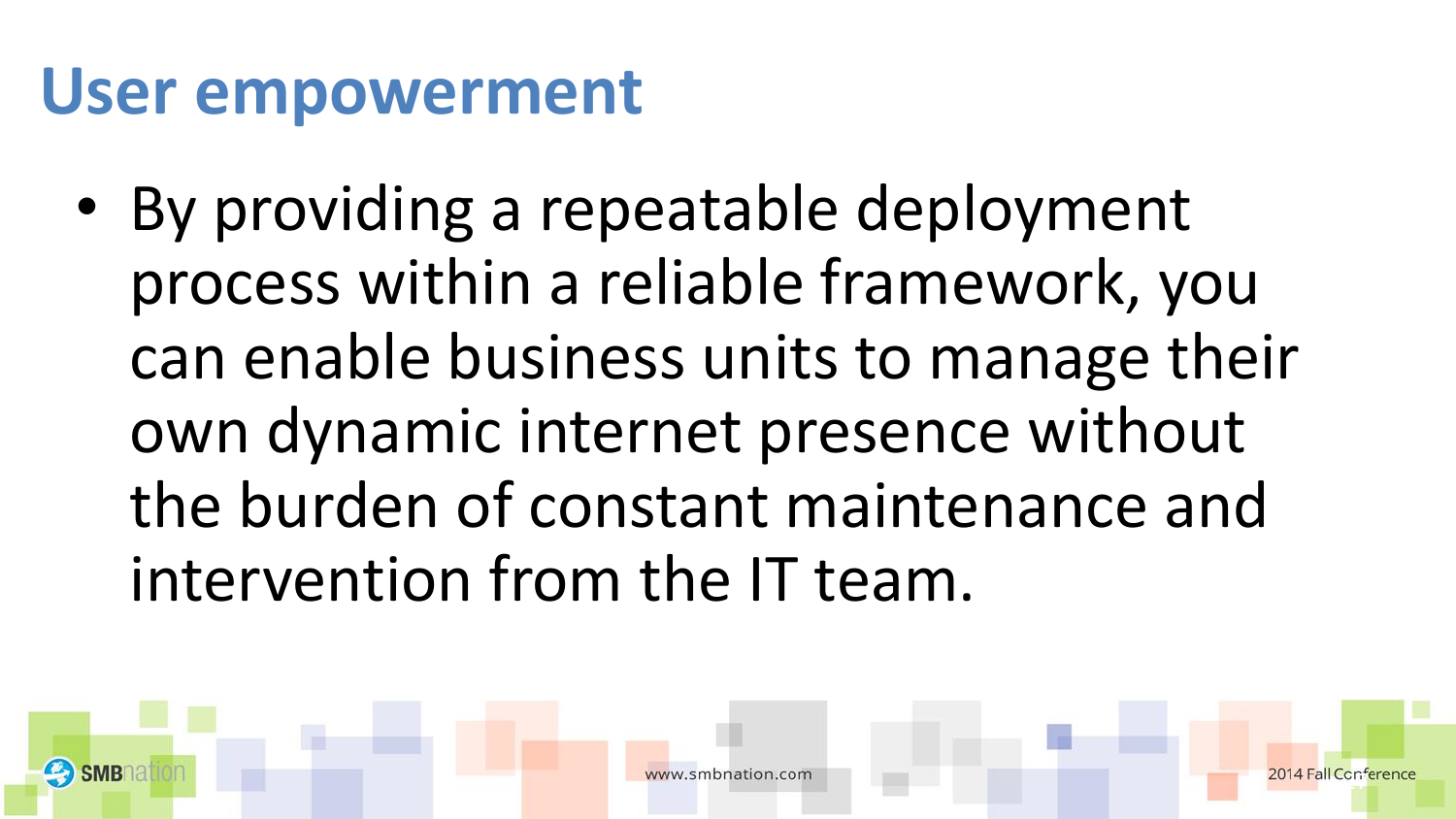#### **Other products surfaced via SharePoint**

- CRM
- Project
- Power BI
- Dynamics
- Yammer

**SMB** 

2014 Fall Conference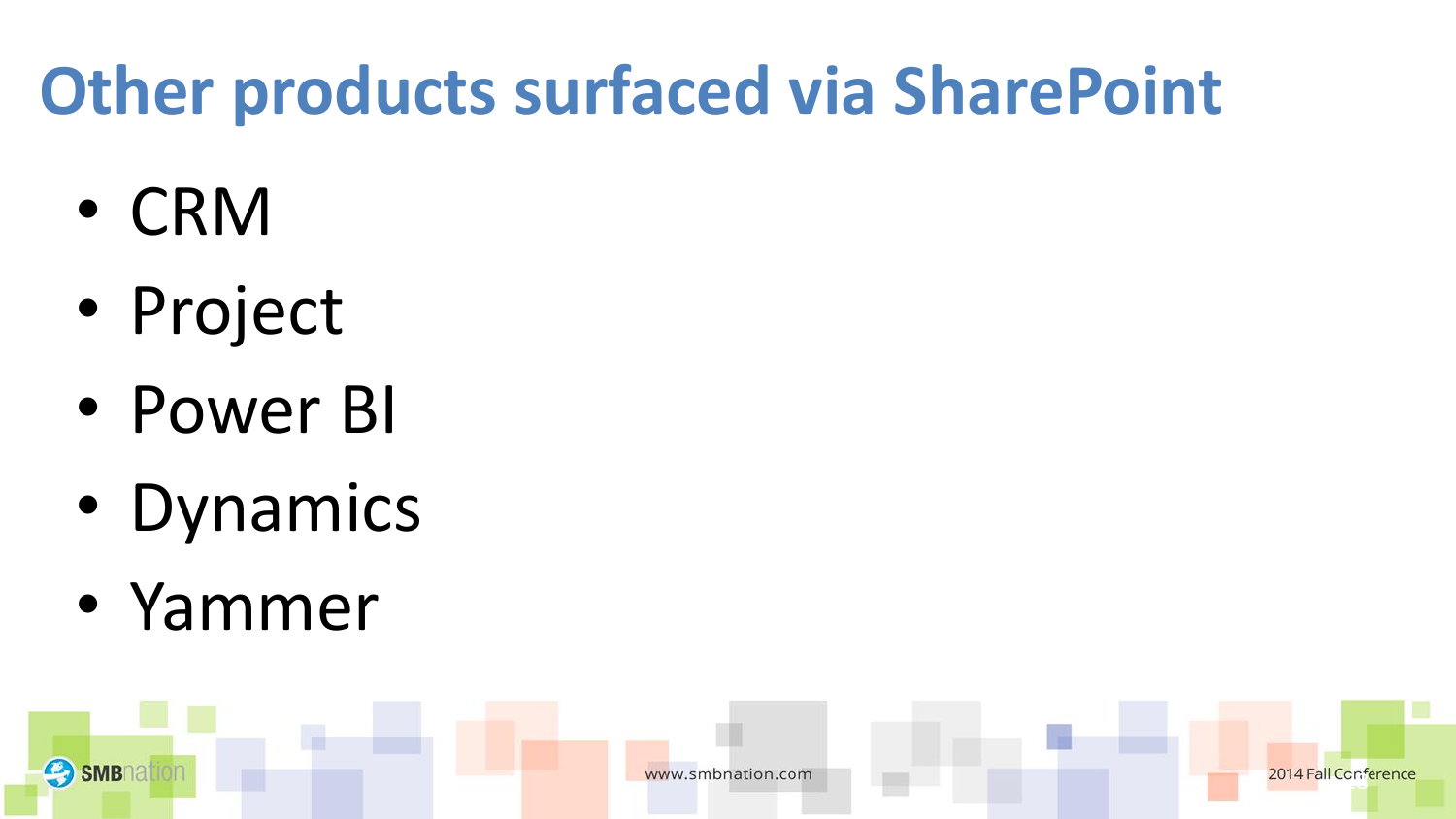#### **Call to action**

- Use SharePoint in your business
- Build your own demo sites
- Develop your own 'product' offerings

enr<br>F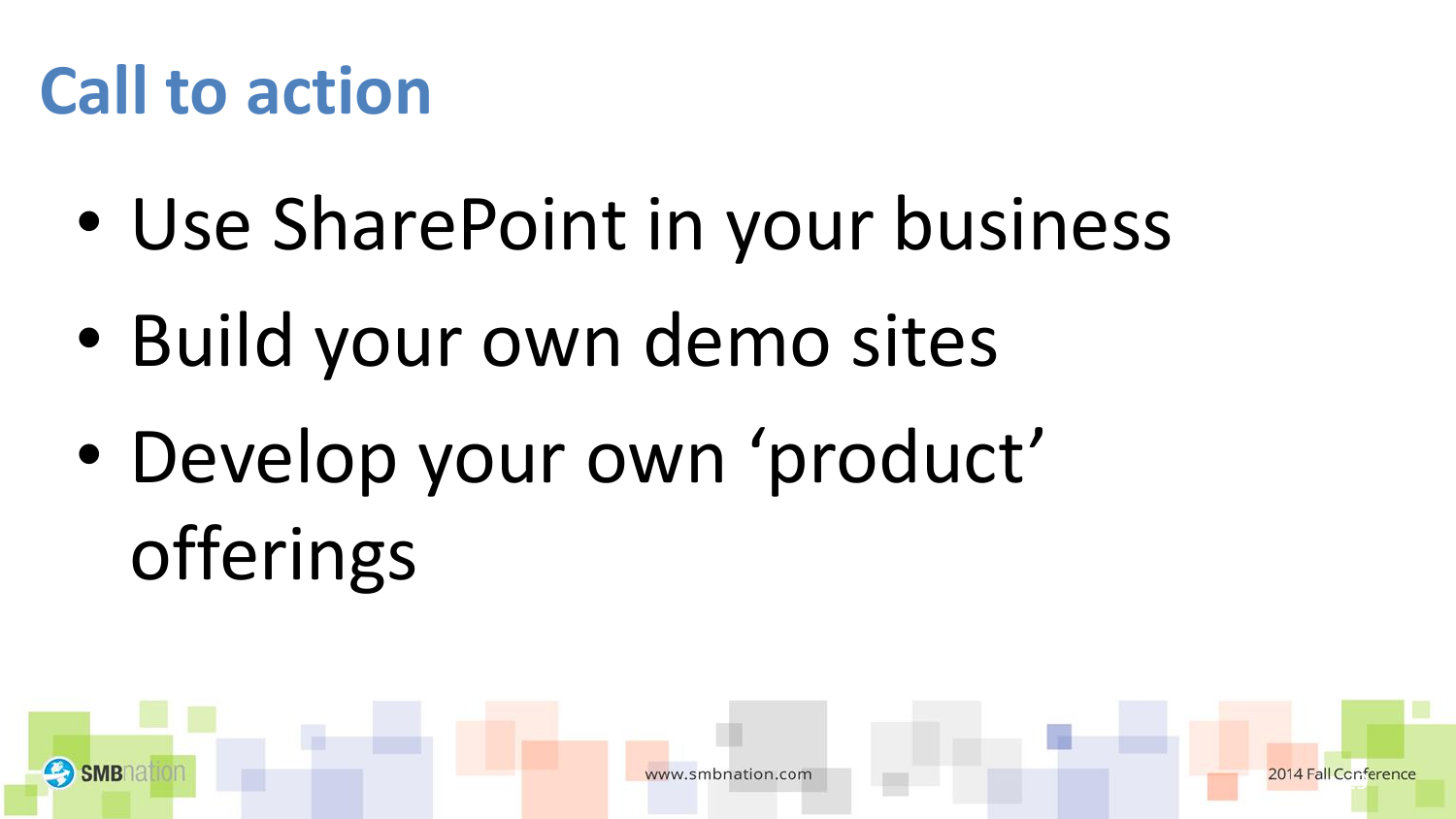#### **Resources**

- Discover SharePoint www.discoversharepoint.com
- Office 365 demos www.microsoftofficedemos.com
- SharePoint Online Overview for IT Pros http://www.microsoftvirtualacademy.com/training-courses/office-guidessharepoint-online-overview-for-it-pros
- CIAOPS YouTube http://www.youtube.com/playlist?list=PLbCnByw\_oXczjAA8sJrAXXxLYE6Jwa5OH
- Get Started with SharePoint http://www.youtube.com/user/GetStartedSharePoint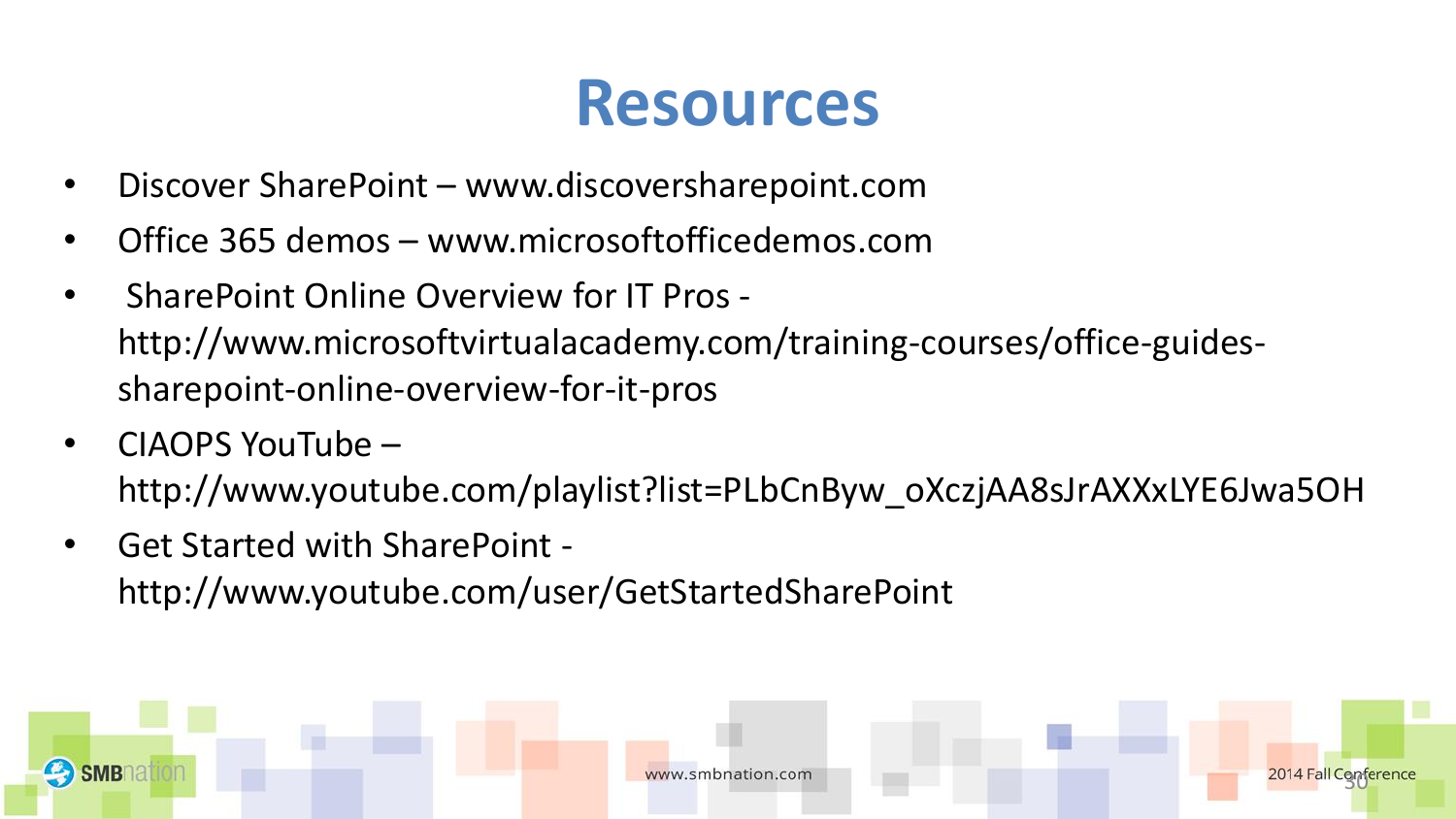

**SMB** 

#### *Questions / Queries / Comments?*



2014 Fall Conference